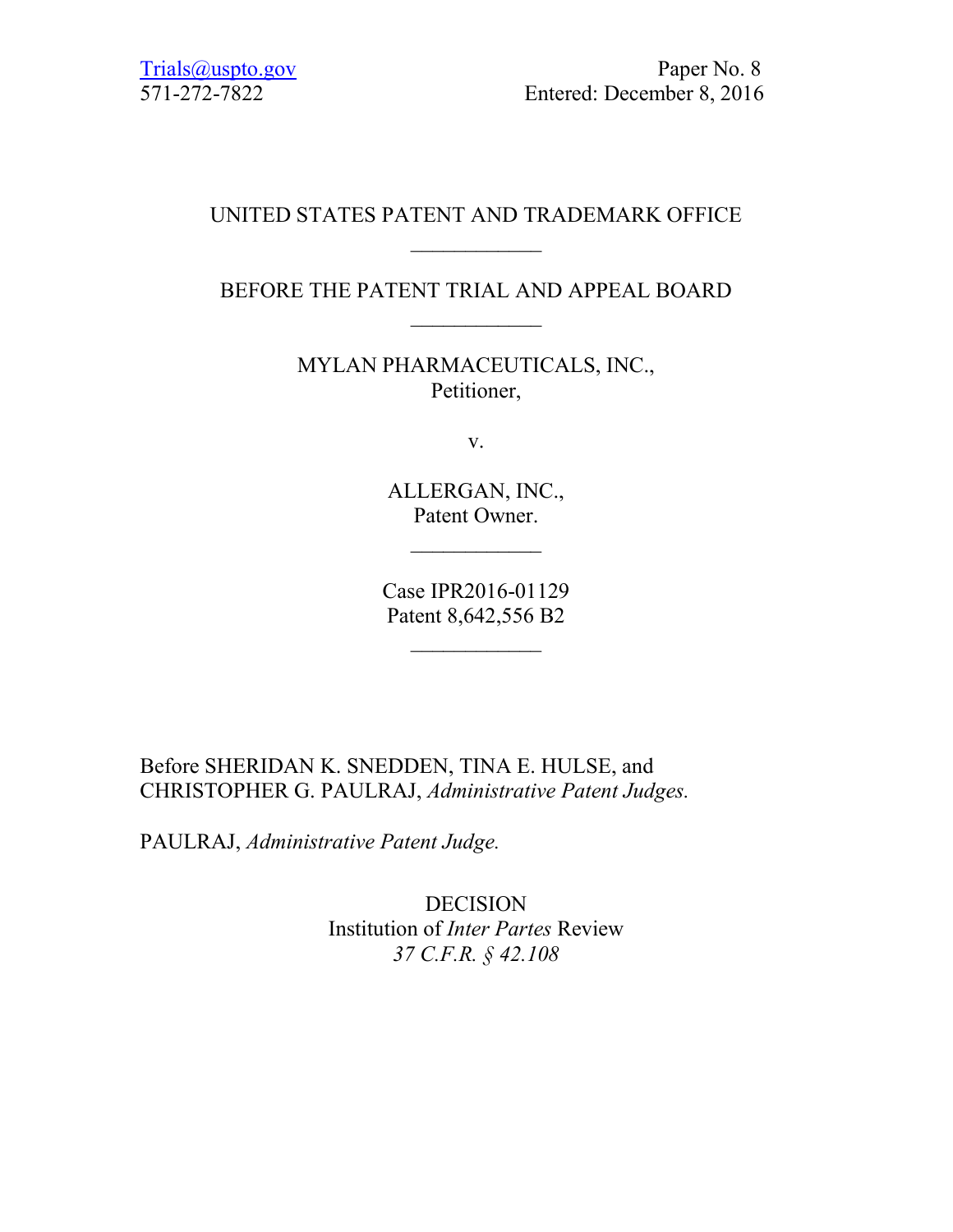## I. INTRODUCTION

Mylan Pharmaceuticals, Inc. ("Petitioner") filed a Petition (Paper 3, "Pet."), requesting institution of an *inter partes* review of claims 1–20 of U.S. Patent No. 8,642,556 B2 (Ex. 1001, "the '556 patent"). Allergan, Inc. ("Patent Owner") timely filed a Preliminary Response (Paper 7, "Prelim. Resp."). We have jurisdiction under 35 U.S.C. § 314, which provides that an *inter partes* review may not be instituted "unless . . . there is a reasonable likelihood that the petitioner would prevail with respect to at least 1 of the claims challenged in the petition."

Upon consideration of the Petition and the Preliminary Response, and for the reasons explained below, we determine that Petitioner has shown that there is a reasonable likelihood that it would prevail with respect to at least one of the challenged claims. We thus institute an *inter partes* review of claims 1–20 of the '556 patent.

### *A. Related Proceedings*

An IPR petition for the '556 patent was previously filed by Apotex Corp. and Apotex Inc. as IPR2015-01286, as were petitions for related U.S. Patent Nos. 8,629,111 (IPR215-01282), 8,648,048 (IPR2015-01284), 8,633,162 (IPR2015-01278), and 8,685,930 (IPR2015-01283), but all were terminated prior to institution decisions. Pet. 11. Additionally, concurrent IPR petitions for related patents were filed by Petitioner in IPR2016-1127, IPR2016-01128, IPR2016-01130, IPR2016-01131, and IPR2016-01132. *Id.* Furthermore, Petition and Patent Owner identify the following related litigation matters: *Allergan, Inc. v. Teva Pharmaceuticals USA, Inc., et al.*, No. 2:15-cv-01455 (E.D. Texas); *Allergan, Inc., v. Innopharma, Inc. and*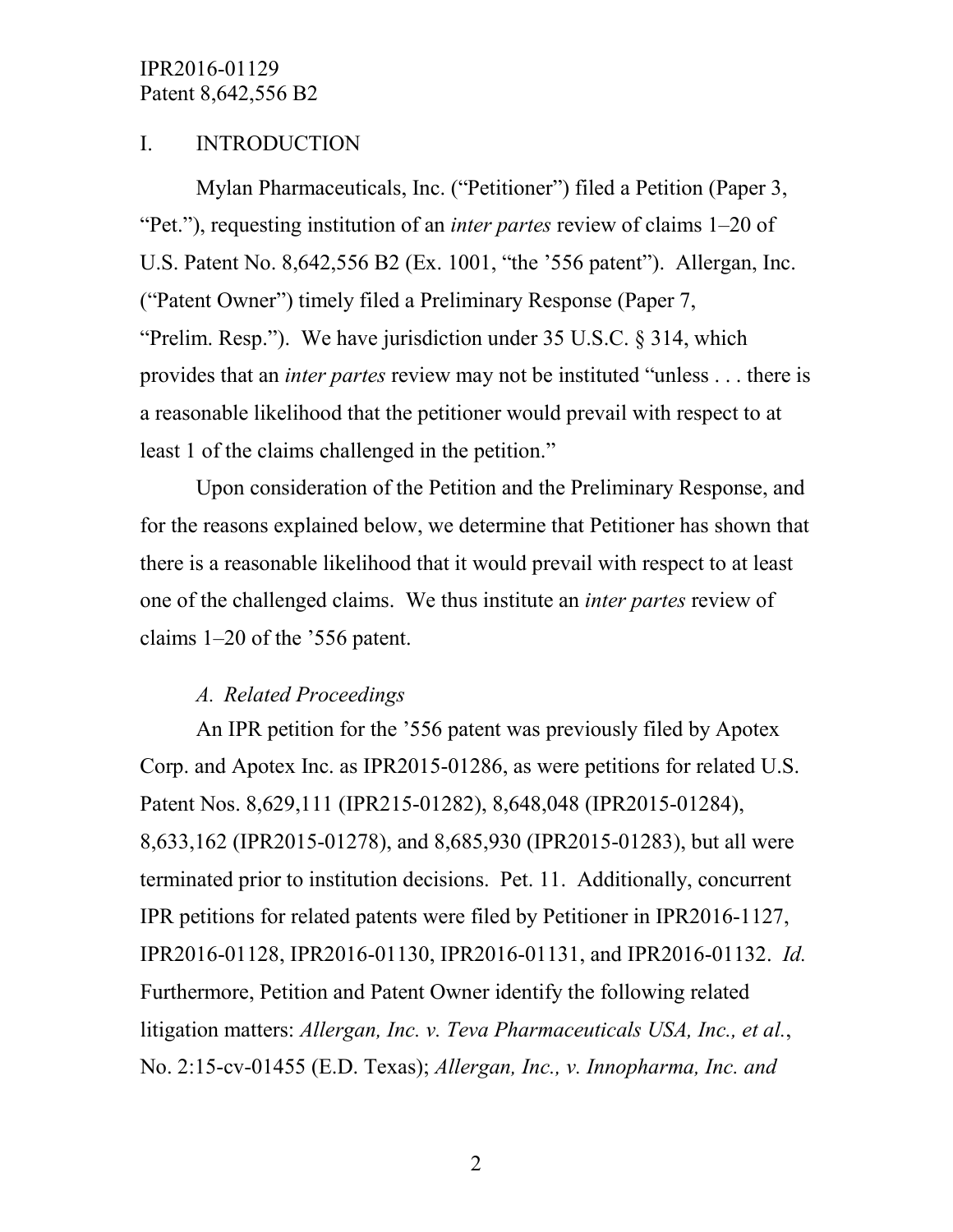*Pfizer, Inc.*, No. 2:15-cv-1504 (E.D. Texas); and *Allergan, Inc. v. Famy Care, Ltd.*, No. 2:16-cv-0401 (E.D. Texas). Pet. 11–12; Paper 6. 2.

#### *B. The '556 Patent (Ex. 1001)*

The '556 patent generally relates to methods of providing therapeutic effects using cyclosporin components, and more specifically to a formulation containing, *inter alia*, cyclosporin-A ("CsA") and castor oil emulsions for treating dry eye syndrome (i.e., keratoconjunctivitis sicca). Ex. 1001, 1:18–20, 1:58–65, 2:63–64. According to the specification, the prior art recognized the use of emulsions containing CsA and CsA derivatives to treat ophthalmic conditions. *Id.* at 1:26–65. The specification notes, however, that "[o]ver time, it has been apparent that cyclosporin A emulsions for ophthalmic use preferably have less than 0.2% by weight of cylcosporin A." *Id.* at 1:66–2:1. Moreover, if reduced amounts of CsA are used, reduced amounts of castor oil are needed because one of the functions of castor oil is to solubilize cyclosporin A. *Id.* at 1:66–2:6.

Accordingly, the specification states that "[i]t has been found that the relatively increased amounts of hydrophobic component together with relatively reduced, yet therapeutically effective, amounts of cyclosporin component provide substantial and advantageous benefits." *Id.* at 2:35–38. The relatively high concentration of hydrophobic component provides for a more rapid breaking down of the emulsion in the eye, which reduces vision distortion and/or facilitates the therapeutic efficacy of the composition. *Id.* at 2:42–48. Furthermore, using reduced amounts of cyclosporin component mitigates against undesirable side effects or potential drug interactions. *Id.* at 2:48–51.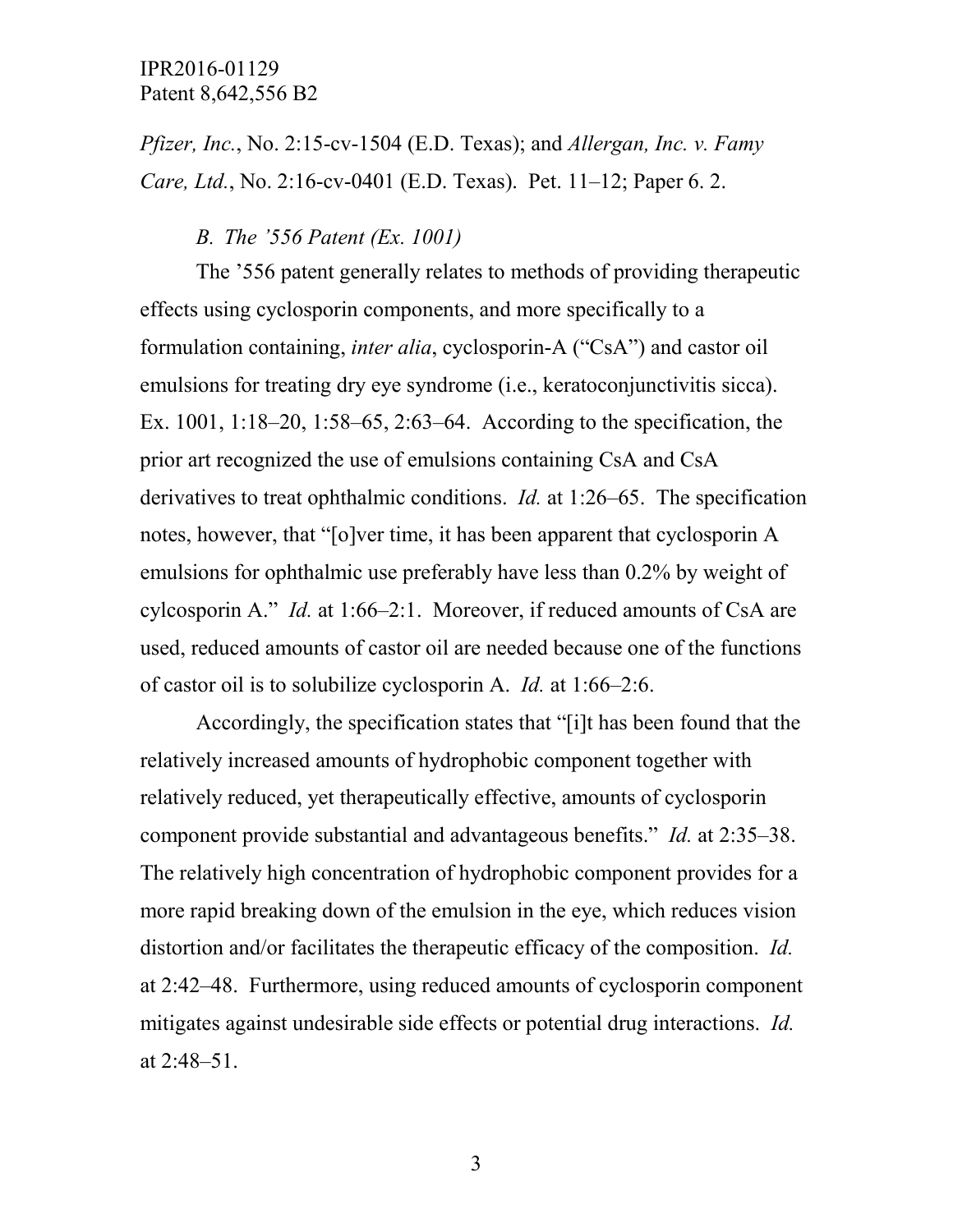The patent identifies two particular compositions that were selected for further testing, as shown below:

|                                                | Composition I<br>$wt$ % | Composition II<br>wt % |  |
|------------------------------------------------|-------------------------|------------------------|--|
| Cyclosporin A                                  | 0.1                     | 0.05                   |  |
| Castor Oil                                     | 1.25                    | 1.25                   |  |
| Polysorbate 80                                 | 1.00                    | 1.00                   |  |
| Premulen ®                                     | 0.05                    | 0.05                   |  |
| Glycerine                                      | 2.20                    | 2.20                   |  |
| Sodium hydroxide                               | qs                      | qs                     |  |
| Purified Water                                 | qs                      | qs                     |  |
| pН                                             | $7.2 - 7.6$             | $7.2 - 7.6$            |  |
| Weight Ratio of Cyclosporin<br>A to Castor Oil | 0.08                    | 0.04                   |  |

*Id.* at 15:1–13. Based on the results of a Phase III clinical study, the specification concludes that "Composition II . . . provides overall efficacy in treating dry eye disease substantially equal to that of Composition I." *Id.* at 15:18–22. The patent indicates that "[t]his is surprising for a number of reasons." *Id.* at 15:23. According to the specification, a reduced concentration of CsA in Composition II would have been expected to result in reduced overall efficacy in treating dry eye disease. *Id.* at 15:24–26. Moreover, although the large amount of castor oil relative to the amount of CsA in Composition II might have been expected to cause increased eye irritation, it was found to be substantially non-irritating in use. *Id.* at 15:26– 32. Accordingly, the specification states that physicians can prescribe Composition II "to more patients and/or with fewer restrictions and/or with reduced risk of the occurrence of adverse events, e.g., side effects, drug interactions and the like, relative to providing Composition I." *Id.* at 15:54– 58.

# *C. Illustrative Claims*

Petitioner challenges claims 1–20 of the '556 patent. Independent claim 1 is illustrative, and is reproduced below: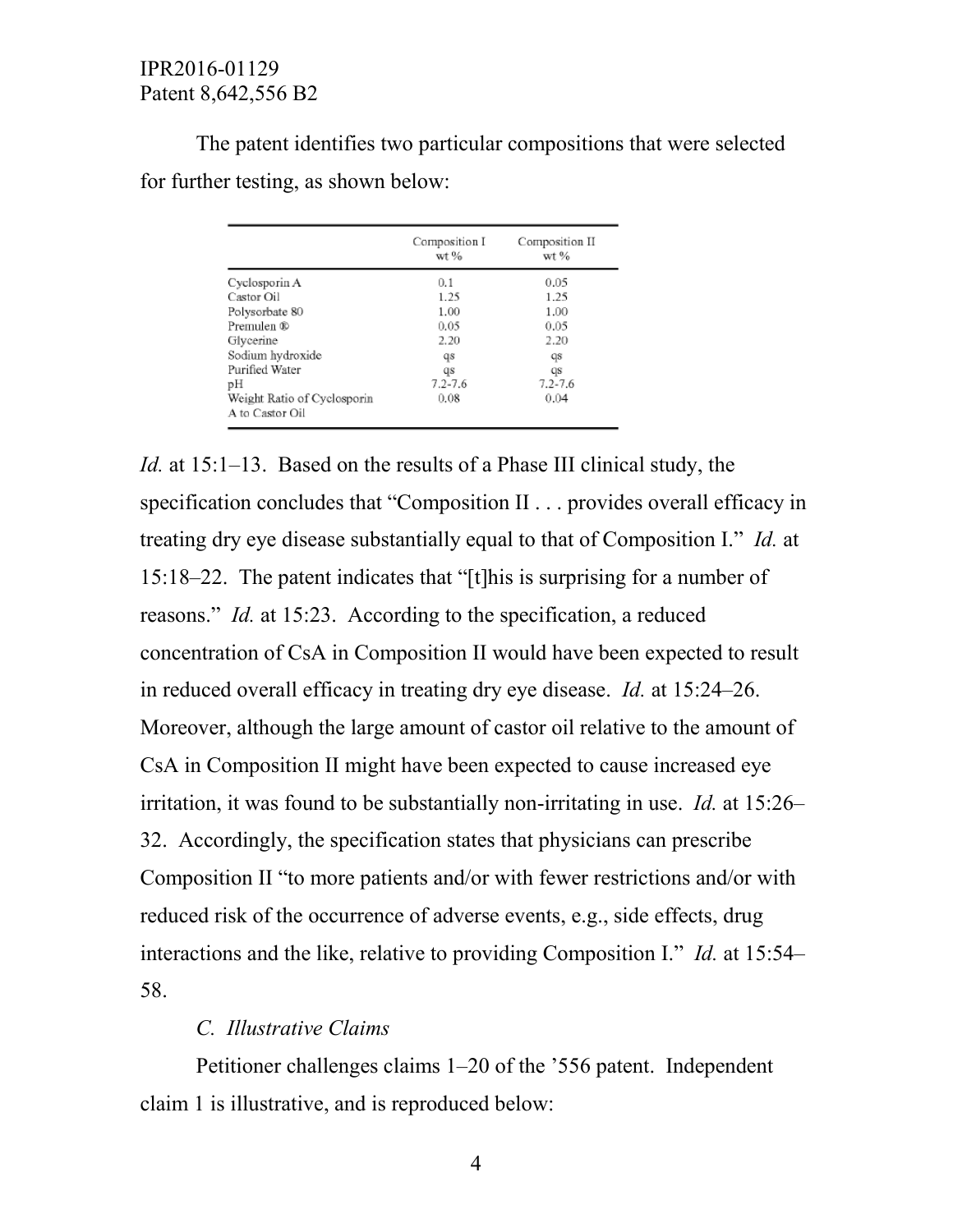1. A first topical ophthalmic emulsion for treating an eye of a human, wherein the first topical ophthalmic emulsion comprises cyclosporin A in an amount of about 0.05% by weight, polysorbate 80, acrylate/C10-30 alkyl acrylate crosspolymer, water, and castor oil in an amount of about 1.25% by weight; and

wherein the first topical ophthalmic emulsion is therapeutically effective in treating dry eye disease; and

wherein the first topical ophthalmic emulsion provides overall efficacy substantially equal to a second topical ophthalmic emulsion comprising cyclosporin A in an amount of about 0.1% by weight and castor oil in an amount of about 1.25% by weight.

Independent claims 13, 14, and 15 also recite a topical ophthalmic emulsion comprising CsA in an amount of about 0.05% by weight and castor oil in an amount of 1.25% by weight, and further specify particular amounts for other components.

# *D. The Asserted Grounds of Unpatentability*

Petitioner challenges the patentability of the claims of the '556 patent on the following grounds:

| <b>References</b>                        | <b>Basis</b> | <b>Claims challenged</b> |
|------------------------------------------|--------------|--------------------------|
| Ding '979 <sup>1</sup>                   | \$102(b)     | $1 - 20$                 |
| Ding '979 and Sall <sup>2</sup>          | \$103(a)     | $1 - 20$                 |
| Ding '979, Sall, and Glonek <sup>3</sup> | \$103(a)     | 14 and 19                |

<span id="page-4-0"></span><sup>&</sup>lt;sup>1</sup> Ding et al., US 5,474,979, issued Dec. 12, 1995 (Ex. 1006).

<span id="page-4-1"></span><sup>2</sup> Sall et al., *Two Multicenter, Randomized Studies of the Efficacy and Safety of Cyclosporine Ophthalmic Emulsion in Moderate to Severe Dry Eye Disease*, 107 Ophthalmology 631–39 (2000) (Ex. 1007).

<span id="page-4-2"></span><sup>&</sup>lt;sup>3</sup> Glonek et al., US 5,578,586, issued Nov. 26, 1996 (Ex. 1009).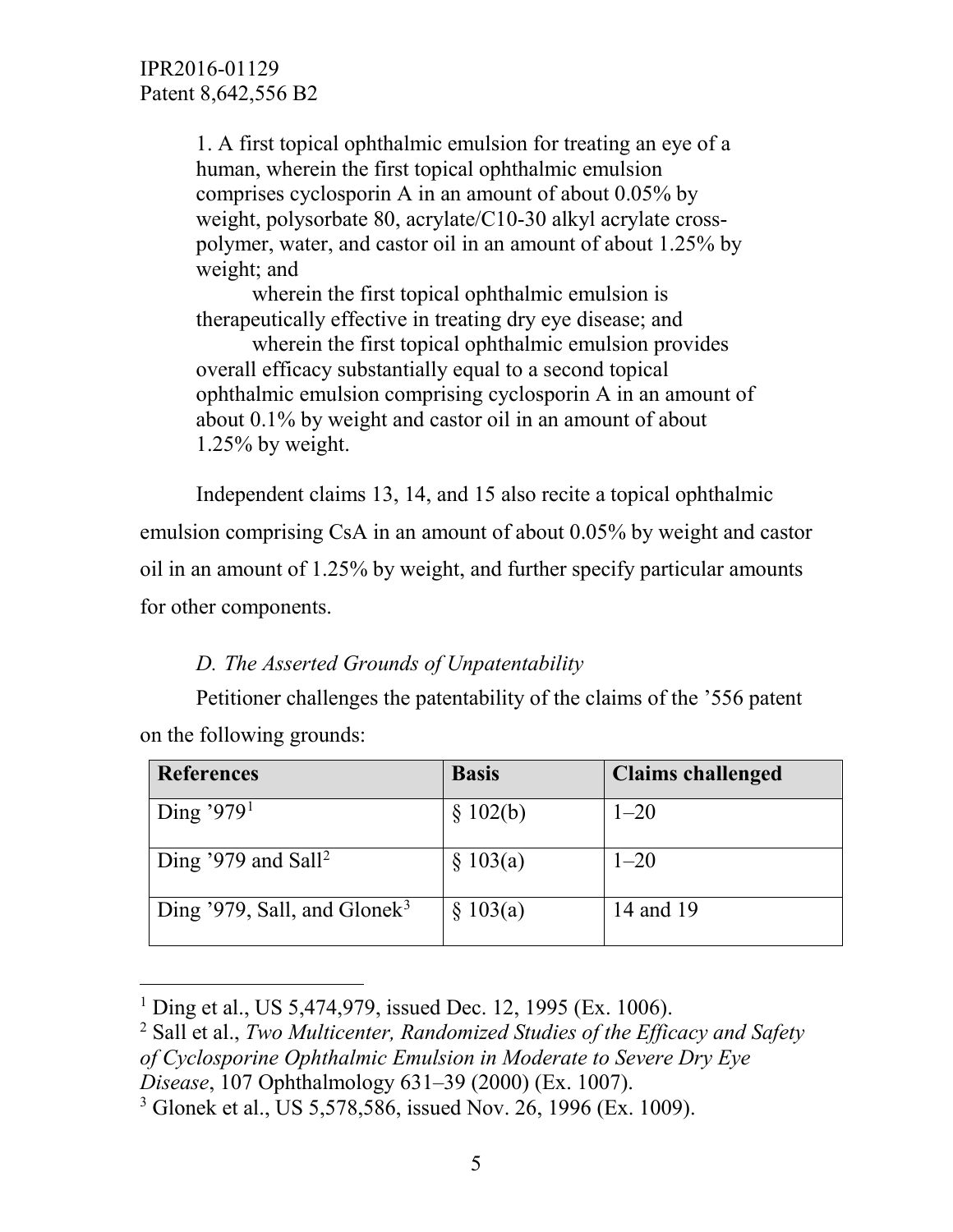| <b>References</b>                                  | <b>Basis</b> | <b>Claims challenged</b> |
|----------------------------------------------------|--------------|--------------------------|
| Ding $'979$ , Sall, and<br>Acheampong <sup>4</sup> | \$103(a)     | 11, 18, and 20           |
| Ding '979, Sall, Glonek, and<br>Acheampong         | \$103(a)     |                          |

Petitioner further relies upon the declaration of Dr. Mansoor Amiji (Ex. 1002).

## II. ANALYSIS

*A. Claim Construction*

We interpret claims using the "broadest reasonable construction in light of the specification of the patent in which [they] appear[]." 37 C.F.R. § 42.100(b); *see also Cuozzo Speed Techs., LLC v. Lee*, 136 S. Ct. 2131, 2144–46 (2016). Under the broadest reasonable construction standard, claim terms are generally given their ordinary and customary meaning, as would be understood by one of ordinary skill in the art at the time of the invention. *In re Translogic Tech., Inc*., 504 F.3d 1249, 1257 (Fed. Cir. 2007). "Absent claim language carrying a narrow meaning, the PTO should only limit the claim based on the specification . . . when [it] expressly disclaim[s] the broader definition." *In re Bigio*, 381 F.3d 1320, 1325 (Fed. Cir. 2004). "Although an inventor is indeed free to define the specific terms used to describe his or her invention, this must be done with reasonable clarity,

<span id="page-5-0"></span> <sup>4</sup> Acheampong et al., *Cyclosporine Distribution into the Conjunctiva, Cornea, Lacrimal Gland, and Systemic Blood Following Topical Dosing of Cyclosporine to Rabbit, Dog, and Human Eyes*, Lacrimal Gland, Tear Film, and Dry Eye Syndromes 2: Basic Science and Clinical Relevance 1001–04 (David A. Sullivan et al. eds., 1998).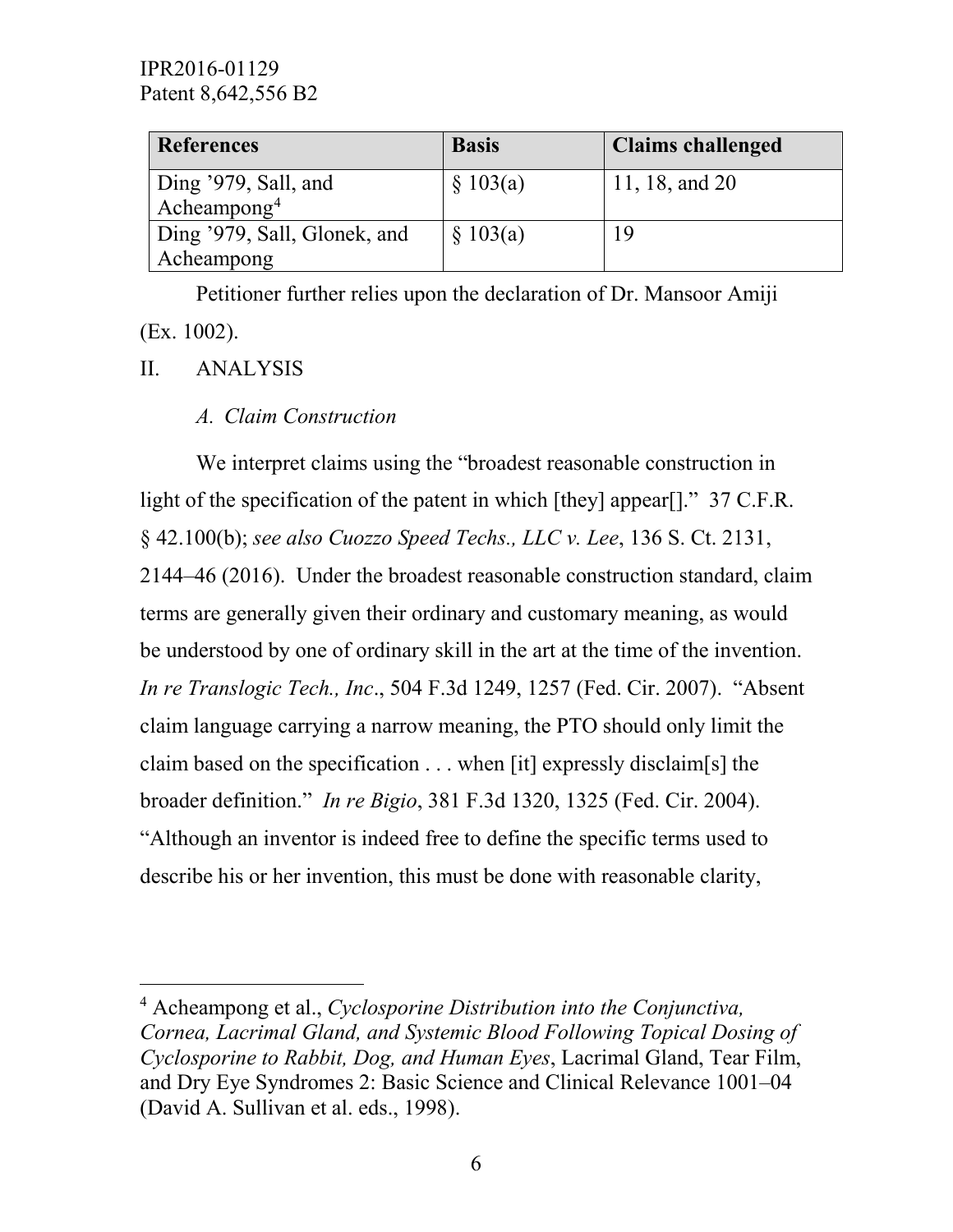deliberateness, and precision." *In re Paulsen*, 30 F.3d 1475, 1480 (Fed. Cir. 1994).

# *1. "therapeutically effective"*

Independent claims 1 and 13 state that the emulsion is "therapeutically effective in treating dry eye disease." Petitioner asserts that because the plain meaning of the word "therapeutic" includes palliative as well as curative treatments, the broadest reasonable interpretation of the term includes palliative as well as curative treatments. Pet. 15–16 (citing Ex. 1002 ¶¶ 41–42; Ex. 1022, 4, 5, 7)

Patent Owner argues that Petitioner's proposed construction is too broad, and that the claims should be construed to require that "the emulsion treat the underlying disease," and not just its symptoms. Prelim. Resp. 21– 23. Patent Owner argues that its construction is supported by a dictionary definition of "therapeutic," defined as "[r]elating to therapeutics or to the treatment, remediating, or curing of a disease or disorder." *Id.* at 22 (citing Exs. 2005, 2006). Patent Owner contrasts this definition of "therapeutic" with the definition of "palliative," defined as "reducing the severity of: denoting the alleviation of symptoms without curing the underlying disease," thereby suggesting that the phrase "therapeutically effective" would not include palliative effects. *Id.* at 22 n.2 (citing Ex. 2007). We disagree. The definition of "therapeutic" provided by the Patent Owner is not limited to a cure of a disease or disorder, but also includes either treatment or remediating of a disease or disorder. We thus conclude, on the current record, that the ordinary meaning of the phrase "therapeutically effective" is not so limited as to exclude palliative effects.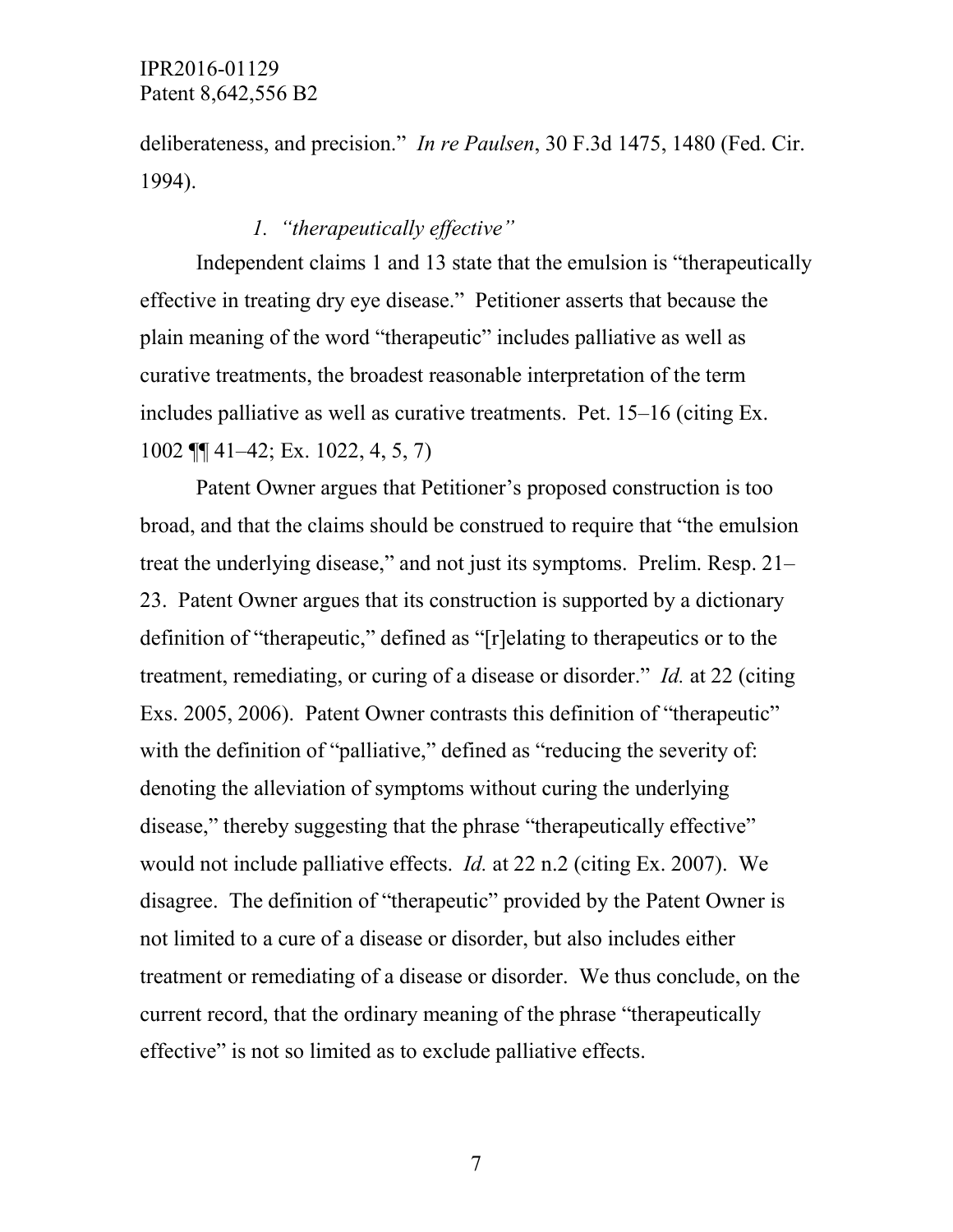Patent Owner further argues that the Specification supports its construction because "the '556 patent specification does not use the word 'therapeutic' to refer to the activity of the other components of the emulsion, including castor oil." Prelim. Resp. 22. We disagree. Contrary to Patent Owner's assertion, the specification does refer to the "therapeutic effects" of castor oil: "it is believed that castor oil includes a relatively high concentration of ricinoleic acid which itself may be useful in benefitting ocular tissue and/or in providing one or more *therapeutic effects* when administered to an eye." Ex. 1001, 10:38–42 (emphasis added). Thus, notwithstanding Patent Owner's extrinsic evidence it offers in support of its more-limited construction (Prelim. Resp. 21–23), we decline to construe the claims in a manner inconsistent with the specification.

Accordingly, at this stage of the proceeding, we find that "therapeutically effective" and similar terms encompass both palliative and curative treatments of dry eye disease.

#### *2. Remaining Claim Terms*

Petitioner proposes constructions for a number of additional claim terms. At this stage of the proceeding, we determine that no explicit construction of any other claim term is necessary to determine whether to institute a trial in this case. *See Wellman, Inc. v. Eastman Chem. Co.*, 642 F.3d 1355, 1361 (Fed. Cir. 2011) ("[C]laim terms need only be construed 'to the extent necessary to resolve the controversy.'") (quoting *Vivid Techs., Inc. v. Am. Sci. & Eng'g, Inc*., 200 F.3d 795, 803 (Fed. Cir. 1999)). At this stage of the proceeding, we have not made a final determination as to the construction of any claim term.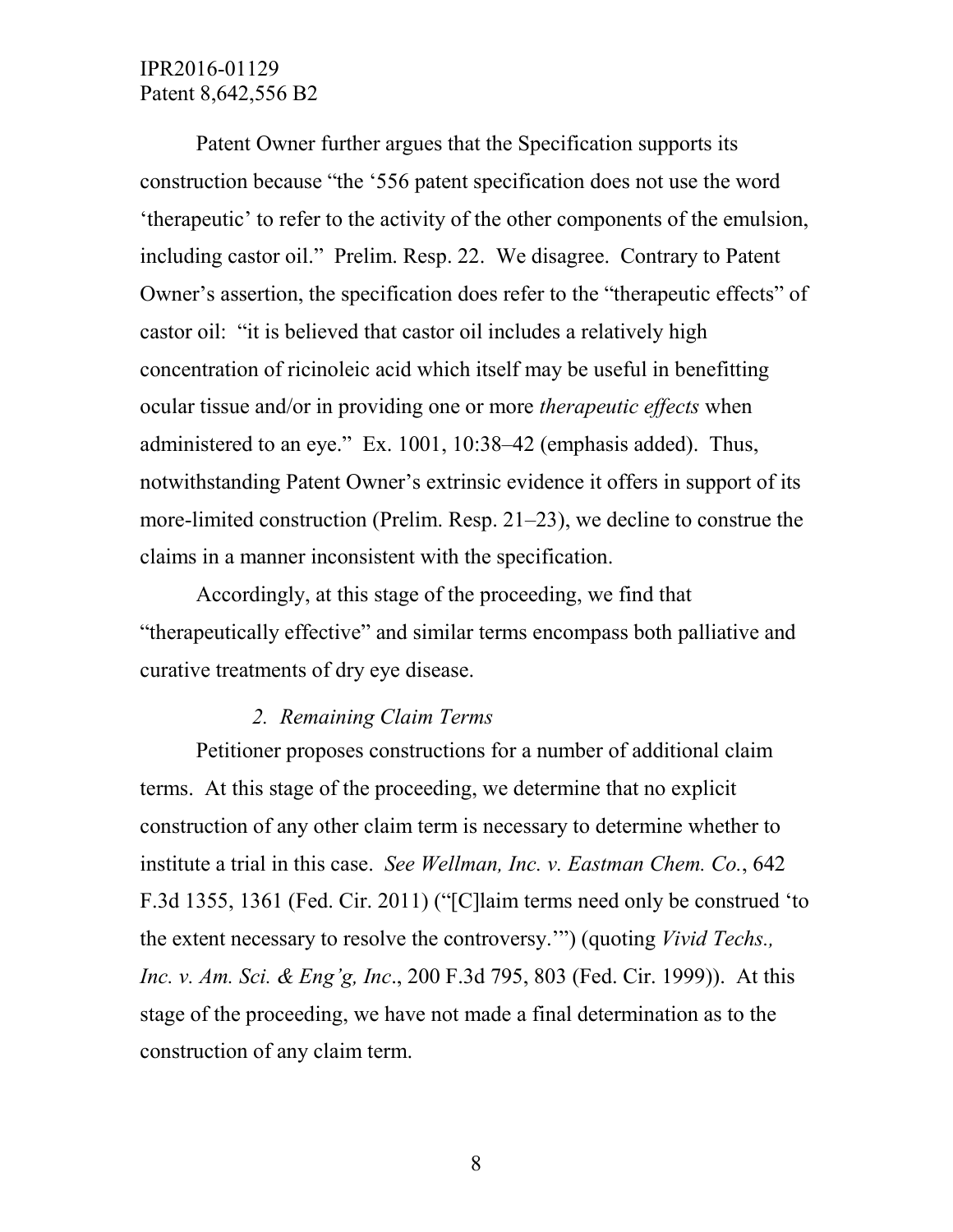# *B. Principles of Law*

We analyze the proposed grounds of unpatentability in accordance with the following stated principles.

An *inter partes* review may be instituted only if "the information presented in the [Petition and Preliminary Response] shows that there is a reasonable likelihood that the petitioner would prevail with respect to at least 1 of the claims challenged in the petition." 35 U.S.C. § 314(a). To prevail in its challenges to the patentability of the claims, a petitioner must establish facts supporting its challenges by a preponderance of the evidence. 35 U.S.C. § 316(e); 37 C.F.R. § 42.1(d).

# *1. Law of Anticipation*

The Court of Appeals for the Federal Circuit summarized the analytical framework for determining whether prior art anticipates a claim as follows:

If the claimed invention was "described in a printed publication" either before the date of invention, 35 U.S.C. § 102(a), or more than one year before the U.S. patent application was filed, 35 U.S.C. § 102(b), then that prior art anticipates the patent. Although § 102 refers to "the invention" generally, the anticipation inquiry proceeds on a claim-by-claim basis. *See Hakim v. Cannon Avent Group, PLC*, 479 F.3d 1313, 1319 (Fed. Cir. 2007). To anticipate a claim, a single prior art reference must expressly or inherently disclose each claim limitation. *Celeritas Techs., Ltd. v. Rockwell Int'l Corp.*, 150 F.3d 1354, 1361 (Fed. Cir. 1998). But disclosure of each element is not quite enough—this court has long held that "[a]nticipation requires the presence in a single prior art disclosure of all elements of a claimed invention *arranged as in the claim*." *Connell v. Sears, Roebuck & Co.*, 722 F.2d 1542, 1548 (Fed. Cir.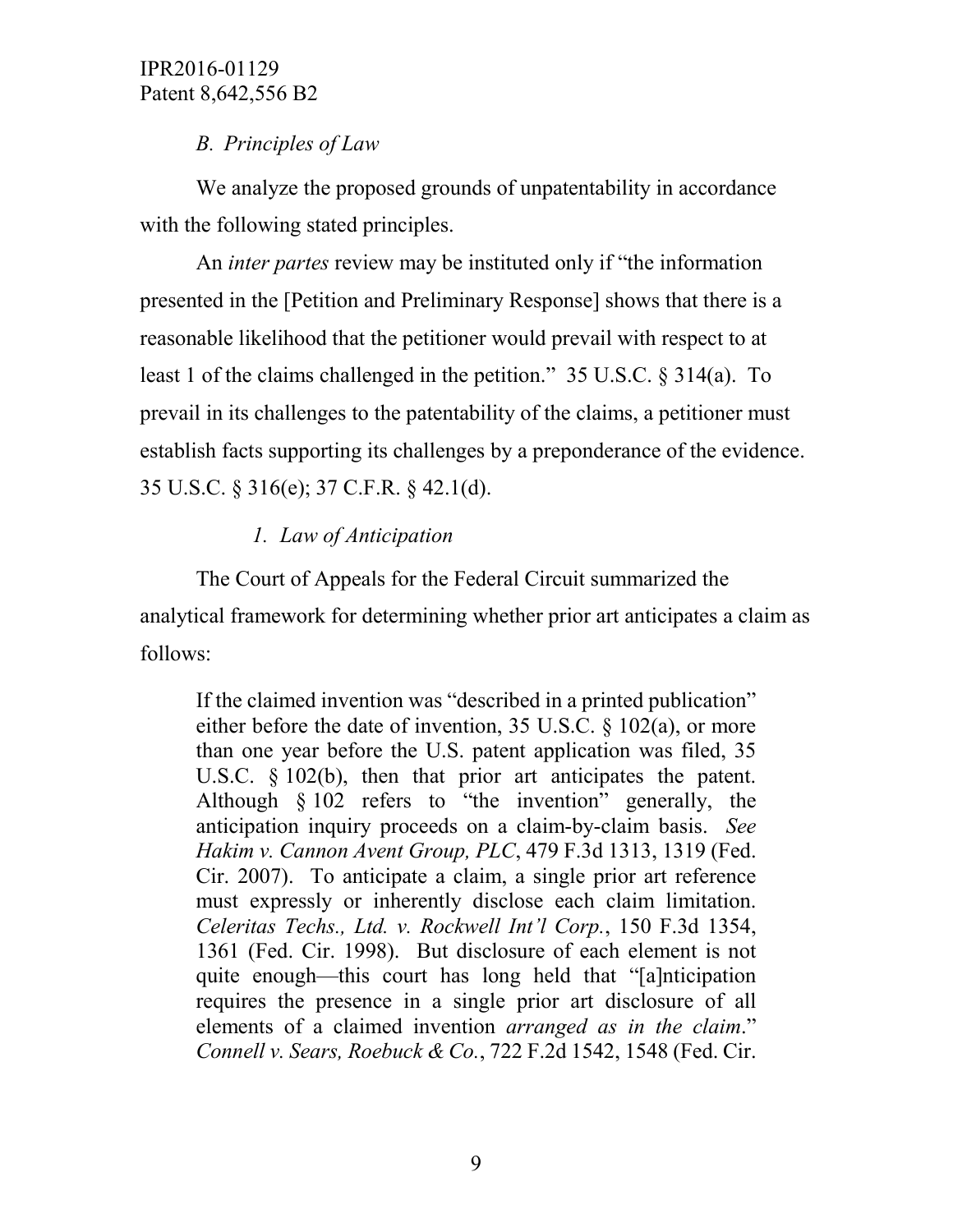1983) (citing *Soundscriber Corp. v. United States*, 175 Ct. Cl. 644, 360 F.2d 954, 960 (1966) (emphasis added)).

*Finisar Corp. v. DirecTV Grp., Inc.*, 523 F.3d 1323, 1334–35 (Fed. Cir. 2008). We must analyze prior art references as a skilled artisan would. *See Scripps Clinic & Res. Found. v. Genentech, Inc.*, 927 F.2d 1565, 1576 (Fed. Cir. 1991) (to anticipate, "[t]here must be no difference between the claimed invention and the reference disclosure, as viewed by a person of ordinary skill in the field of the invention").

When a patent claims a range, that range is anticipated by a prior art reference if the reference discloses a point within the broader range. *Titanium Metals Corp. v. Banner*, 778 F.2d 775, 782 (Fed.Cir.1985). If the prior art discloses its own range, rather than a specific point, then the prior art is anticipatory insofar as it describes the claimed range with sufficient specificity. *ClearValue, Inc. v. Pearl River Polymers*, Inc., 668 F.3d 1340, 1345 (Fed. Cir. 2012); *Atofina v. Great Lakes Chem. Corp.*, 441 F.3d 991, 999 (Fed. Cir. 2006).

#### *2. Law of Obviousness*

A patent may not be obtained if the differences between the subject matter sought to be patented and the prior art are such that the subject matter as a whole would have been obvious at the time the invention was made to a person having ordinary skill in the art to which the subject matter pertains. 35 U.S.C. § 103(a). The question of obviousness is resolved on the basis of underlying factual determinations, including: (1) the scope and content of the prior art; (2) any differences between the claimed subject matter and the prior art; (3) the level of skill in the art; and (4) objective evidence of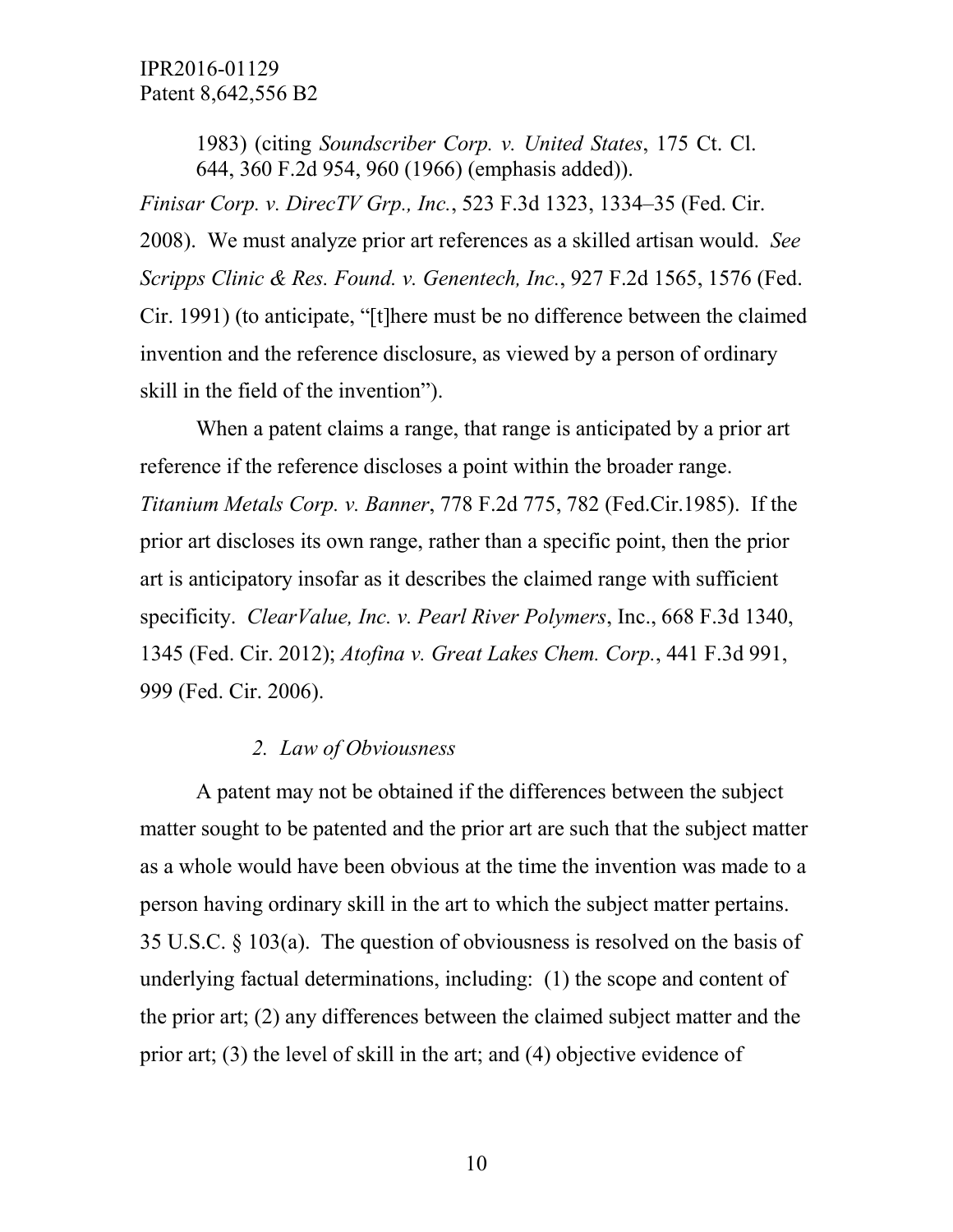nonobviousness, i.e., secondary considerations. *See Graham v. John Deere Co.*, 383 U.S. 1, 17–18 (1966).

In *KSR International Co. v. Teleflex Inc.*, the Supreme Court stated that an invention may be found obvious if trying a course of conduct would have been obvious to a person having ordinary skill:

When there is a design need or market pressure to solve a problem and there are a finite number of identified, predictable solutions, a person of ordinary skill has good reason to pursue the known options within his or her technical grasp. If this leads to the anticipated success, it is likely the product not of innovation but of ordinary skill and common sense. In that instance the fact that a combination was obvious to try might show that it was obvious under § 103.

550 U.S. 398, 421 (2007). "*KSR* affirmed the logical inverse of this statement by stating that § 103 bars patentability unless 'the improvement is more than the predictable use of prior art elements according to their established functions.'" *In re Kubin*, 561 F.3d 1351, 1360 (Fed. Cir. 2009), citing *KSR*, 550 U.S. at 417.

The factual inquiries for an obviousness determination also include secondary considerations based on evaluation and crediting of objective evidence of nonobviousness. *Graham*, 383 U.S. at 17 (1966).

Notwithstanding what the teachings of the prior art would have suggested to one with ordinary skill in the art at the time of the invention, the totality of the evidence submitted, including objective evidence of nonobviousness, may lead to a conclusion that the claimed invention would not have been obvious to one with ordinary skill in the art*. In re Piasecki*, 745 F.2d 1468, 1471–72 (Fed. Cir. 1984).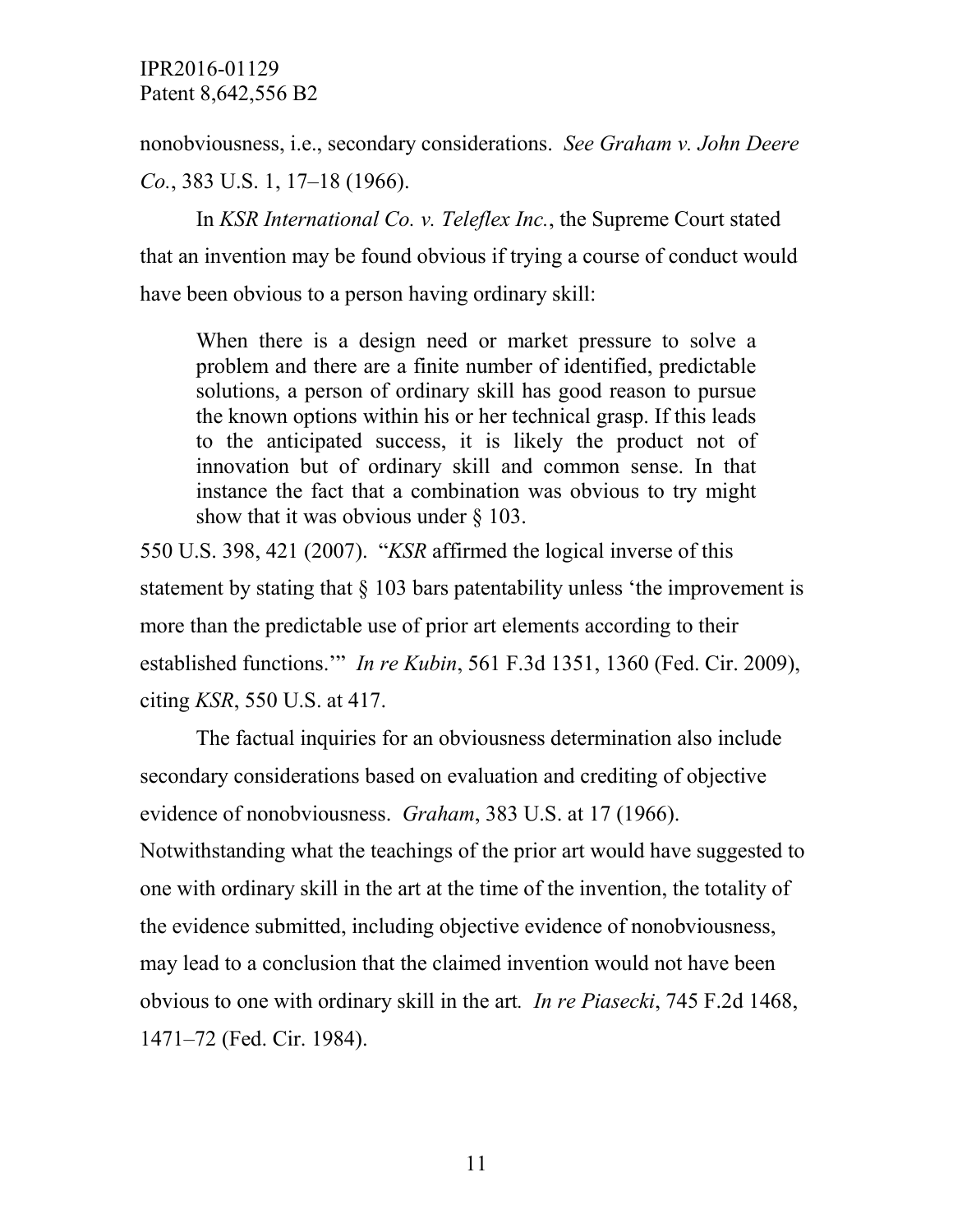Such a conclusion, however, requires the finding of a nexus to establish that the evidence relied upon traces its basis to something in the claim and not to something in the prior art. *Institut Pasteur & Universite Pierre et Marie Curie v. Focarino*, 738 F.3d 1337, 1347 (Fed. Cir. 2013). Generally, objective evidence of nonobviousness must be shown to have a nexus. *In re GPAC Inc*., 57 F.3d 1573, 1580 (Fed. Cir. 1995) (nexus generally); *Kao*, 639 F.3d 1057, 1069 (Fed. Cir. 2011) (unexpected results); *In re Huang*, 100 F.3d 135, 140 (Fed. Cir. 1996) (commercial success); *Rambus Inc. v. Rea*, 731 F.3d 1248, 1256 (Fed. Cir. 2013) (long-felt need).

Objective evidence of nonobviousness also must be reasonably commensurate in scope with the claim. *In re Kao*, 639 F.3d at 1068. This does not mean that the proffered evidence must reach every embodiment within the scope of the claim, so long as there is an "adequate basis to support the conclusion that other embodiments falling within the claim will behave in the same manner." *Id.*

## *C. Content of the Prior Art*

Petitioner relies upon the following prior art in its challenges.

*1. Ding '979 (Ex. 1006)*

Ding '979, assigned to Patent Owner, relates to ophthalmic emulsions including cyclosporin, castor oil, and polysorbate 80 that have a high comfort level and low irritation potential. Ex. 1006, cover, 1:4–9. Ding '979 explains that cyclosporins have "known immunosuppressant activity" and have been found "effective in treating immune medicated keratoconjunctivitis sicca (KCS or dry eye disease) in a patient suffering therefrom." *Id.* at 1:10–16. Although the solubility of cyclosporins in water is extremely low, cyclosporins have some solubility in oily preparations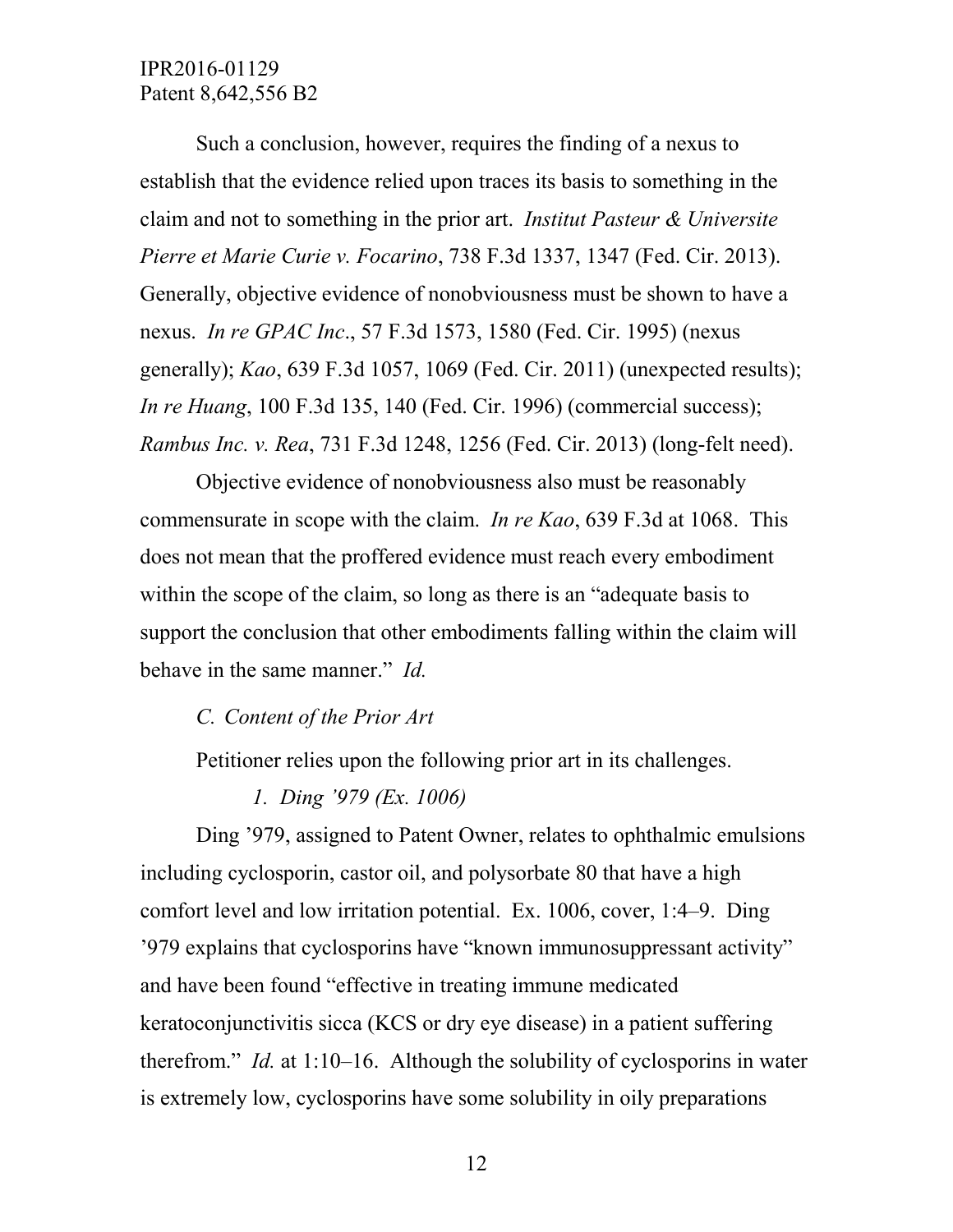containing higher fatty acid glycerides such as castor oil. *Id.* at 1:40–41, 2:39–42. Ding '979 notes, however, that formulations with a high concentration of oils have several drawbacks, including exacerbation of the symptoms of dry eyes and low thermodynamic activity of cyclosporin, which leads to poorer drug bioavailability. *Id.* at 2:42–57. Accordingly, Ding '979 "is directed to an emulsion system which utilizes higher fatty acid glycerides but in combination with polysorbate 80 which results in an emulsion with a high comfort level and low irritation potential suitable for delivery of medications to sensitive areas such as ocular tissues." *Id.* at 2:65–3:3.

Ding '979 discloses that the preferable weight ratio of CsA to castor oil is below 0.16, and more preferably between 0.12 and 0.02. *Id.* at 3:15– 20. Specifically, Ding '979 discloses several compositions as Example 1, shown below:

|                | Example 1   |             |             |             |             |
|----------------|-------------|-------------|-------------|-------------|-------------|
|                | A           | в           | C           | D           | E           |
| Cyclosporin A  | 0.40%       | 0.20%       | 0.20%       | 0.10%       | 0.05%       |
| Castor oil     | 5.00%       | 5.00%       | 2.50%       | 1.25%       | 0.625%      |
| Polysorbate 80 | 1.00%       | 1.00%       | 1.00%       | 1.00%       | 1.00%       |
| Pemulen ®      | 0.05%       | 0.05%       | 0.05%       | 0.05%       | 0.05%       |
| Glycerine      | 2.20%       | 2.20%       | 2.20%       | 2.20%       | 2.20%       |
| <b>NaOH</b>    | qs          | qs          | qs          | qs          | qs          |
| Purified water | qs          | qs          | qs          | qs          | qs          |
| pН             | $7.2 - 7.6$ | $7.2 - 7.6$ | $7.2 - 7.6$ | $7.2 - 7.6$ | $7.2 - 7.6$ |

*Id.* at 4:32–43. Example 1 identifies compositions A through E, which contain varying amounts of CsA, castor oil, polysorbate 80, Pemulen®(an acrylate/C10-30 alkyl acrylate cross-polymer), glycerine, sodium hydroxide, and purified water at a pH range of 7.2–7.6. *Id.* According to Ding '979,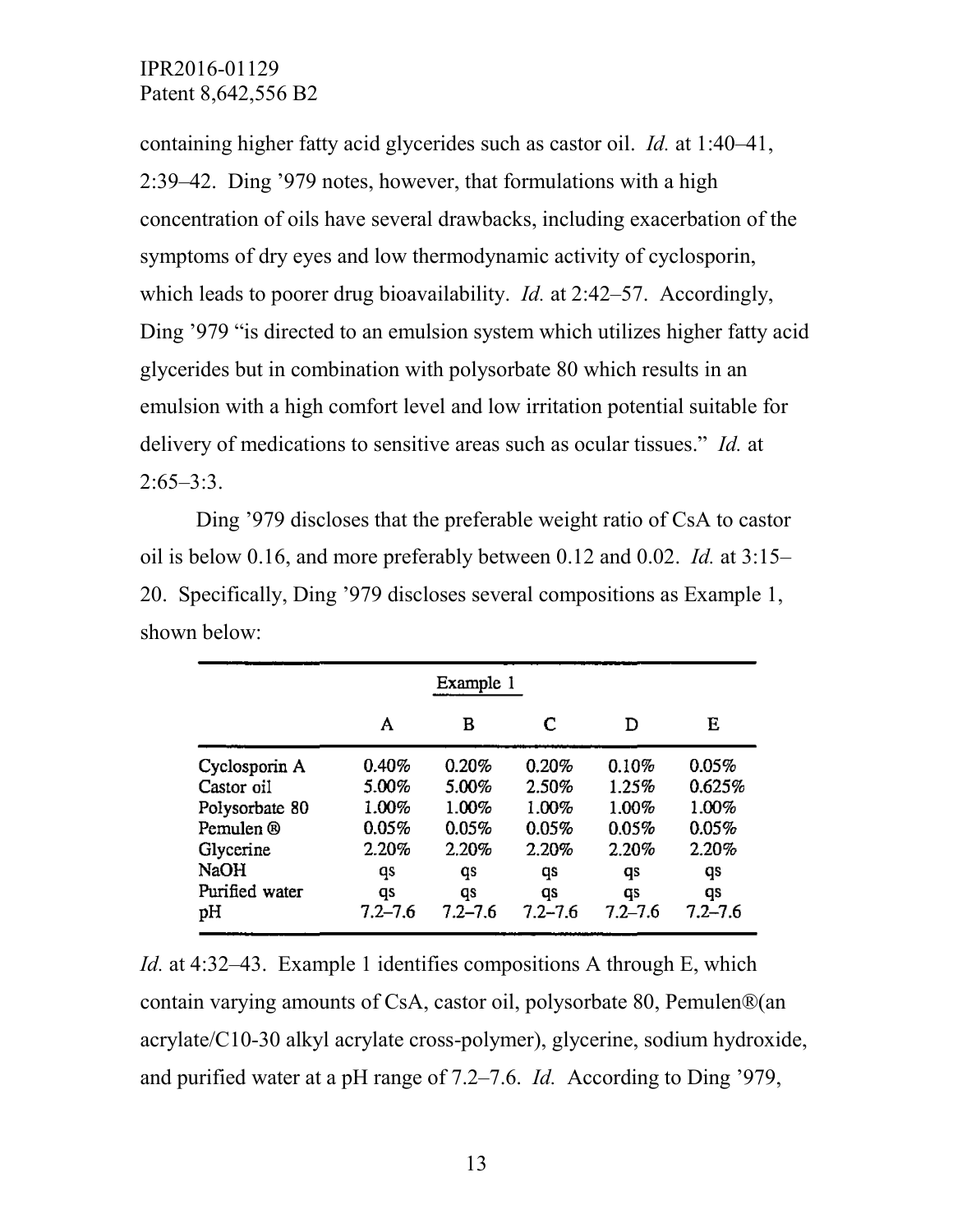the formulations of Example 1 was "made for treatment of keratoconjunctivitis sicca (dry eye) syndrome." *Id.* at 5:10–12.

#### *2. Sall (Ex. 1007)*

Sall describes the results of two identical clinical trials—supported by a grant from Patent Owner—in which patients were treated twice daily with either CsA 0.05% or 0.1% ophthalmic emulsions or vehicle for six months. Ex. 1007, Abstract, 631. The study sought to compare the efficacy and safety of CsA 0.05% and 0.1% to vehicle in patients with moderate to severe dry eye disease. *Id.* Sall found that topical treatment with either CsA 0.05% or 0.1% resulted in significantly greater improvements than vehicle treatment in two objective signs of dry eye disease. *Id.* at 637. Sall also found that treatment with CsA 0.05% resulted in significantly greater improvements in several subjective parameters. *Id.* Sall also found that trough blood concentrations of CsA were undetectable in all samples of CsA 0.05%, whereas CsA was quantifiable in only six samples for six different patients in the cCsA 0.1% group. *Id.*

Sall notes that the only treatments available for dry eye disease are palliative in nature. *Id.* at 638. In light of the results of the study, Sall states that it "represents the first therapeutic treatment specifically for dry eye disease and a significant breakthrough in the management of this common and frustrating condition." *Id.*

### *3. Acheampong (Ex. 1008)*

Acheampong describes a study by Patent Owner as part of its evaluation of the clinical efficacy of 0.05%–0.4% cyclosporin emulsion for the treatment of immuno-inflammatory eye diseases such as dry eye syndrome. Ex. 1008, 1001. Acheampong describes the results of its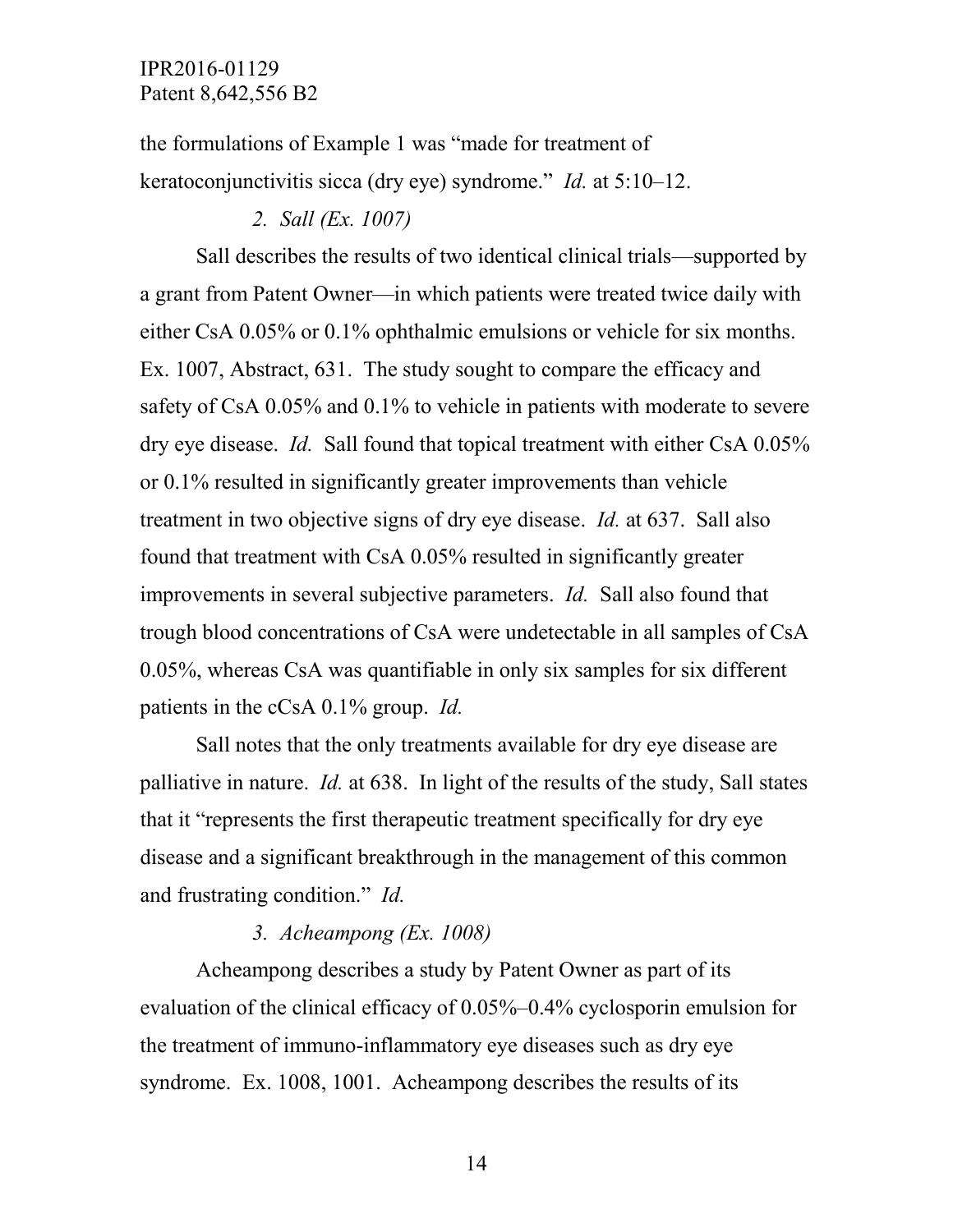research to determine the ocular tissue distribution of cyclosporin in rabbits and dogs, and to compare tissue concentrations in rabbits, dogs, and humans after topical administration. *Id.*

In the study of humans, the subjects with dry eye disease received an eyedrop of vehicle or 0.05%, 0.1%, 0.2%, or 0.4% cyclosporin emulsions twice daily for 12 weeks. *Id.* at 1002. Blood samples were collected from all subjects at morning troughs after 1, 4, and 12 weeks of dosing, and from certain subjects at 1, 2, and 4 hours after the last dose at week 12. *Id.* Acheampong found that the human blood cyclosporin A concentrations were less than 0.2 ng/ml for each emulsion, which is lower than the 20-100 ng/ml blood trough concentration used for monitoring the safety of patients receiving systemic cyclosporin therapy. *Id.* at 1004.

#### *4. Glonek (Ex. 1009)*

Glonek relates to a dry eye treatment process and a composition "capable of augmenting and maintaining a stable tear film over the ocular surface and/or delivering a medicant to said surface without causing substantial blurring of vision." Ex. 1009, 1:25–29. Glonek teaches that "an emulsion over the surface of the eye is expected to cause blurring" and "[t]he duration of blur is dependent upon the time required for the emulsion to differentiate and form separate layers replicating a tear film. . . . [I]t is preferred that the emulsion be stable for long term storage, but rapidly differentiate in the eye." *Id.* at 6:37–50. Glonek studied the effect of surfactant concentration in different emulsion formulations, and concluded that "[t]he lower concentrations resulted in poor to fair tear film formation up to about 0.05% surfactant content," whereas the "[b]est results were obtained within a range of from 0.05 to 0.15% surfactant. Additional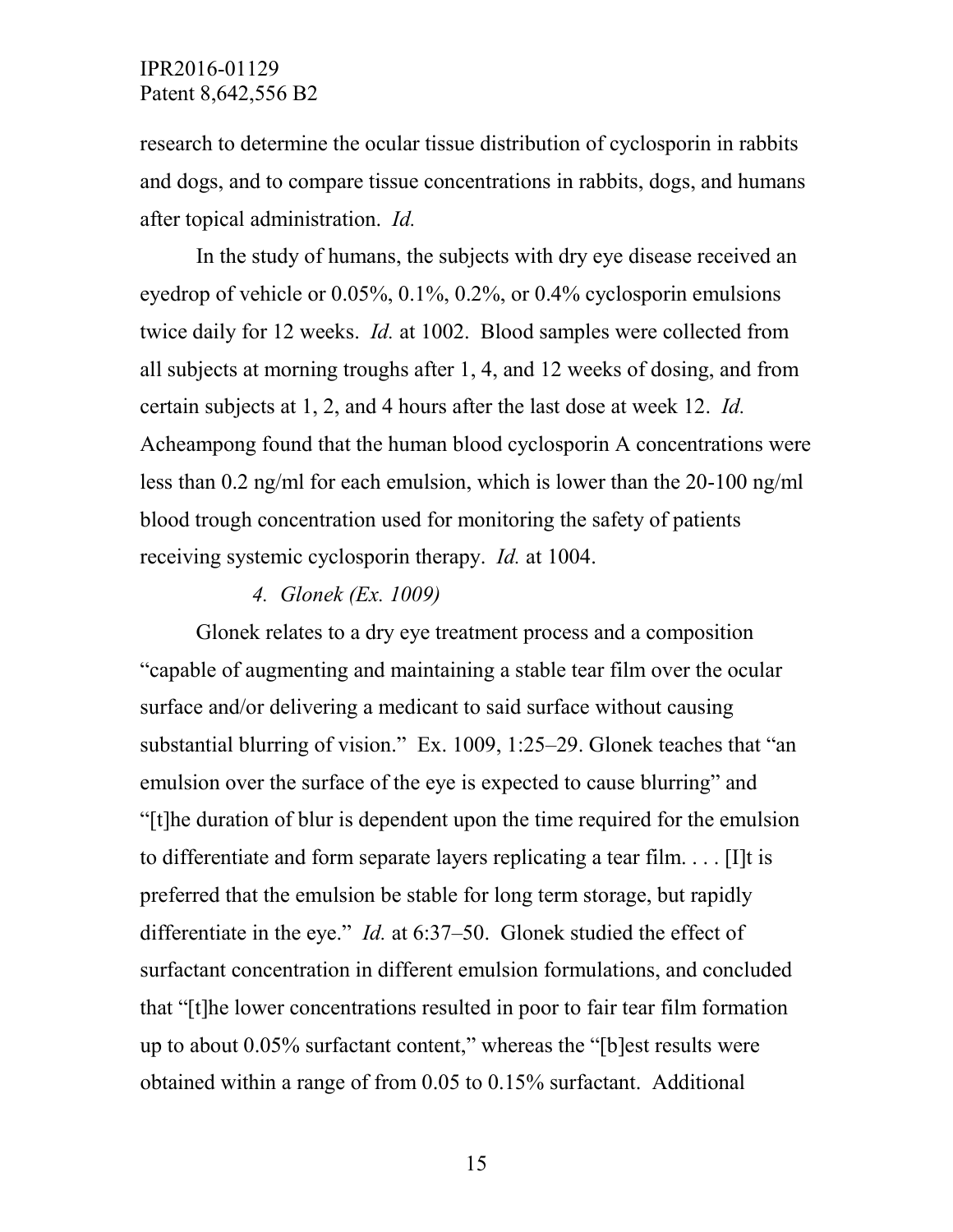surfactant provided little improvement and blur ring occurred at the higher concentrations." *Id.* at 20:25–31.

### *D. Anticipation of Claims 1–20 by Ding '979*

Petitioner contends that claims 1−20 of the '556 patent are anticipated by Ding '979. Pet. 22−33. In support of its assertion that Ding '979 teaches each element of the challenged claims, Petitioner sets forth the teachings of Ding '979 discussed above. Petitioner also provides a detailed claim chart including citations to Ding'979 and the Amiji Declaration. *Id.* at 31–33.

Patent Owner argues that Ding '979 does not disclose the specific composition of the challenged claims having 0.05% by weight CsA, 1.25% by weight castor oil, polysorbate 80, and an acrylate/C10-30 alkyl acrylate polymer. Prelim. Resp. 24. Patent Owner acknowledges that Ding '979 discloses that the weight ratio of cyclosporin to castor oil is below 0.16 and preferably between 0.12 and 0.02, but contends this range is "very broad." Prelim. Resp. 24–25; Pet. 27; Ex. 1006, 3:16−20. Patent Owner further acknowledges that Ding '979 discloses five specific compositions having the following CsA/castor oil ratios: 0.40%/5.00% (Sample A), 0.20%/5.00% (Sample B), 0.20%/2.50% (Sample C), 0.10%/1.25% (Sample D), and 0.05%/0.625% (Sample E). Prelim. Resp. 25 (citing Ex. 1003, 4:30−45). Patent Owner contends, however, that Ding '979 fails to disclose a specific composition containing 0.05% cyclosporin/1.25% castor oil. *Id.*

On the current record, there appears to be no dispute between the parties that a composition containing 0.05% cyclosporin/1.25% castor oil yields a weight ratio of cyclosporin to castor oil of 0.04 falling between within the range disclosed in Ding '979. Prelim. Resp. 24−29; Pet. 27.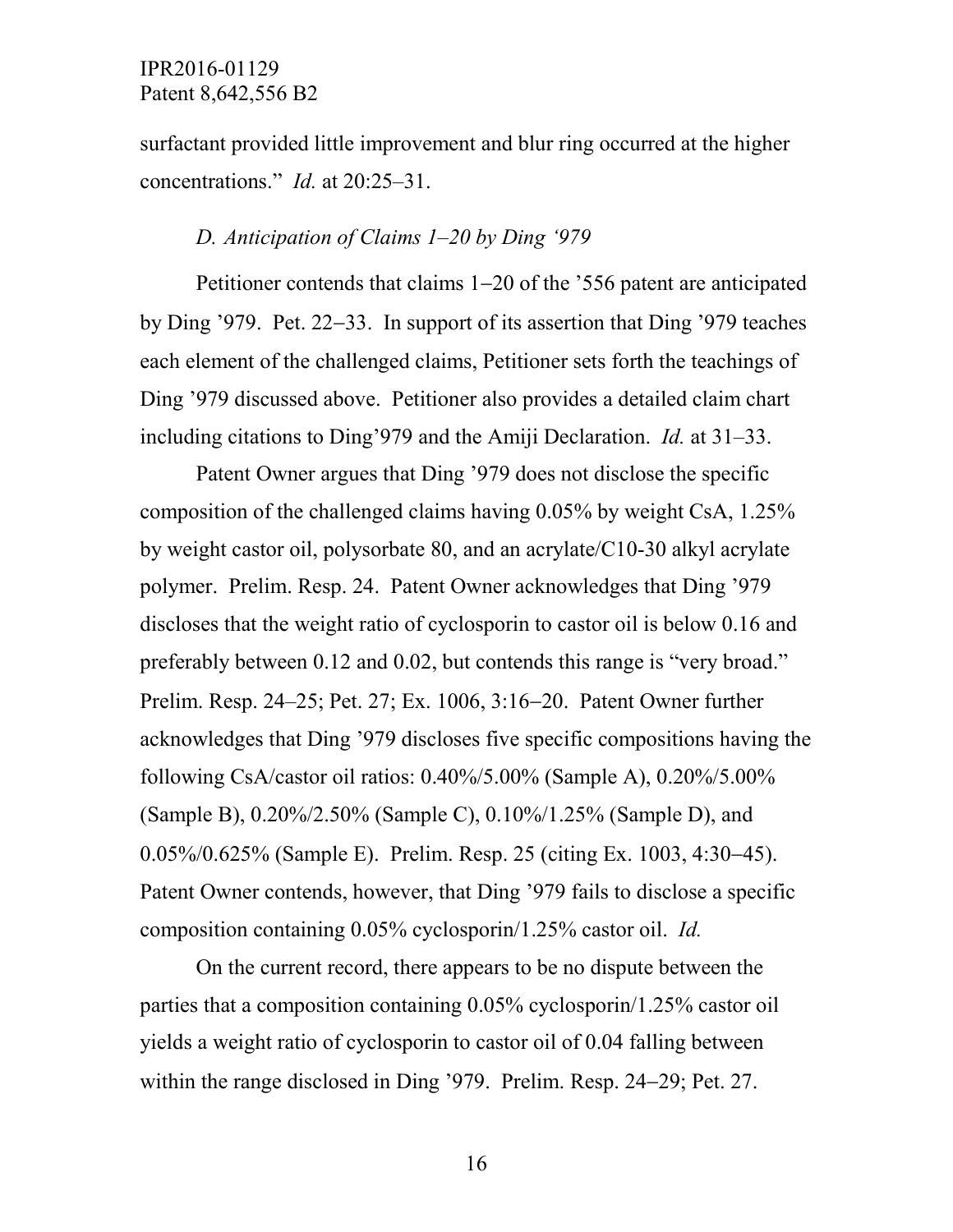Rather, the dispute between the parties appears to be whether Ding '979 describes the claimed amounts with sufficient specificity to anticipate this limitation of the challenged claims. As stated by the Federal Circuit:

It is well established that the disclosure of a genus in the prior art is not necessarily a disclosure of every species that is a member of that genus. There may be many species encompassed within a genus that are not disclosed by a mere disclosure of the genus. On the other hand, a very small genus can be a disclosure of each species within the genus.

*Atofina*, 441 F.3d at 999 (internal citation omitted). In reaching our conclusion with regard to anticipation, we must determine whether Ding '979 discloses a broad genus such that different portions of the broad range would work differently. *ClearValue*, 668 F.3d at 1345; *see also, Ineos USA LLC v. Berry Plastics Corp*., 783 F.3d 865, 871 (Fed. Cir. 2015) ("Ineos is also correct that when the prior art discloses a range, rather than a point, the court must evaluate whether the patentee has established that the claimed range is critical to the operability of the claimed invention.").

In *Atofina*, the Federal Circuit reversed the district court's finding of anticipation where the claims recited temperature between 330–450 degrees Celsius and the prior art disclosed a "broader temperature range" of 100–500 degrees Celsius. *Atofina*, 441 F.3d at 1000*.* The key to the court's conclusion in *Atofina* "was the fact that the evidence showed that a person of ordinary skill in the art would have expected the [method] to operate differently, or not [at] all, outside of the temperature range claimed in the patent-in-suit." *Ineos*, 783 F.3d at 869 (citing *Atofina*, 441 F.3d at 999; *ClearValue*, 668 F.3d at 1345). Here, based on the current record, there is insufficient evidence demonstrating the criticality of the claimed amounts or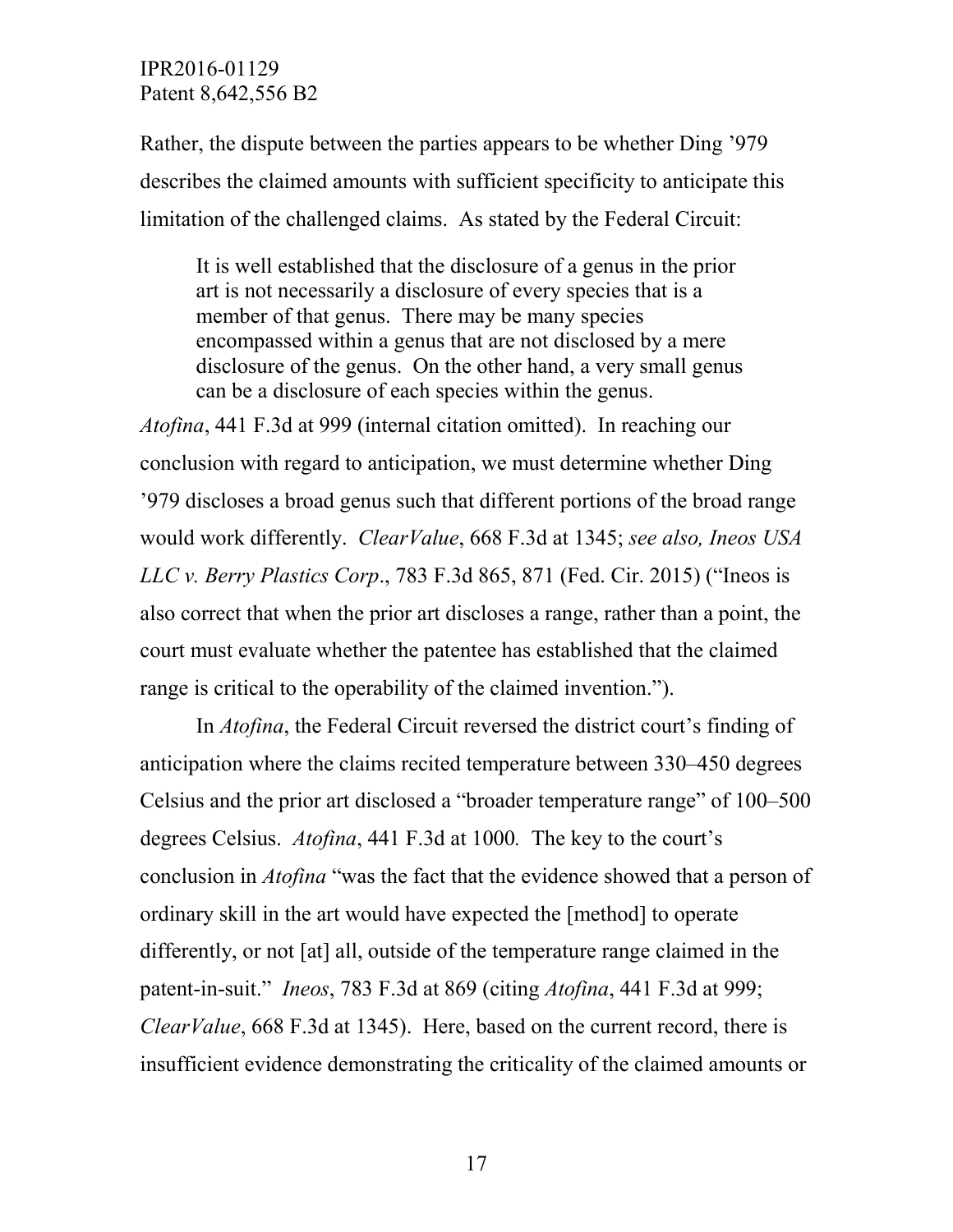any difference across the range disclosed in the prior art. [5](#page-17-0) *See ClearValue*, 668 F.3d at 1345 (explaining the importance of establishing the criticality of a claimed range to the claimed invention in order to avoid anticipation by a prior art reference disclosing a broader range); *see also Ineos*, 783 F.3d at 870 (Fed. Cir. 2015) (finding that patentee failed to establish that certain properties would differ if range from prior art patent was substituted for range of limitation); *OSRAM Sylvania, Inc. v. Am. Induction Techs., Inc*., 701 F.3d 698, 705–06 (Fed. Cir. 2012) (emphasizing that "how one of ordinary skill in the art would understand the relative size of a genus or species in a particular technology is of critical importance").

Accordingly, on the current record, we determine that there is a reasonable likelihood that Petitioner would prevail in demonstrating the unpatentability of claims 1–20 as anticipated by Ding '979.

## *E. Obviousness of Claims 1–20 Based on Ding '979 and Sall*

Petitioner contends that claims 1–20 are rendered obvious by the combined teachings of Ding '979 and Sall. Pet. 34–41. Petitioner has included claim charts for exemplary claims 1, 11, 15, 16, and 17 specific to this ground. *Id.* at 39–41. The issue before us is whether it would have been

<span id="page-17-0"></span> $<sup>5</sup>$  To the extent that Patent Owner relies upon the Examiner's conclusion that</sup> "the specific combination of 0.05% by weight cyclosporin A with 1.25% castor oil is surprisingly critical for the therapeutic effectiveness in the treatment of dry eye or keratoconjuctivitis sicca," which was based on the same declarations relied upon to assert unexpected results in response to Petitioner's obviousness challenges, we determine at this preliminary stage that it is more appropriate to allow further evidence to be developed during trial regarding any such alleged criticality. Prelim. Resp. 18–19 (citing Ex. 1004, 421).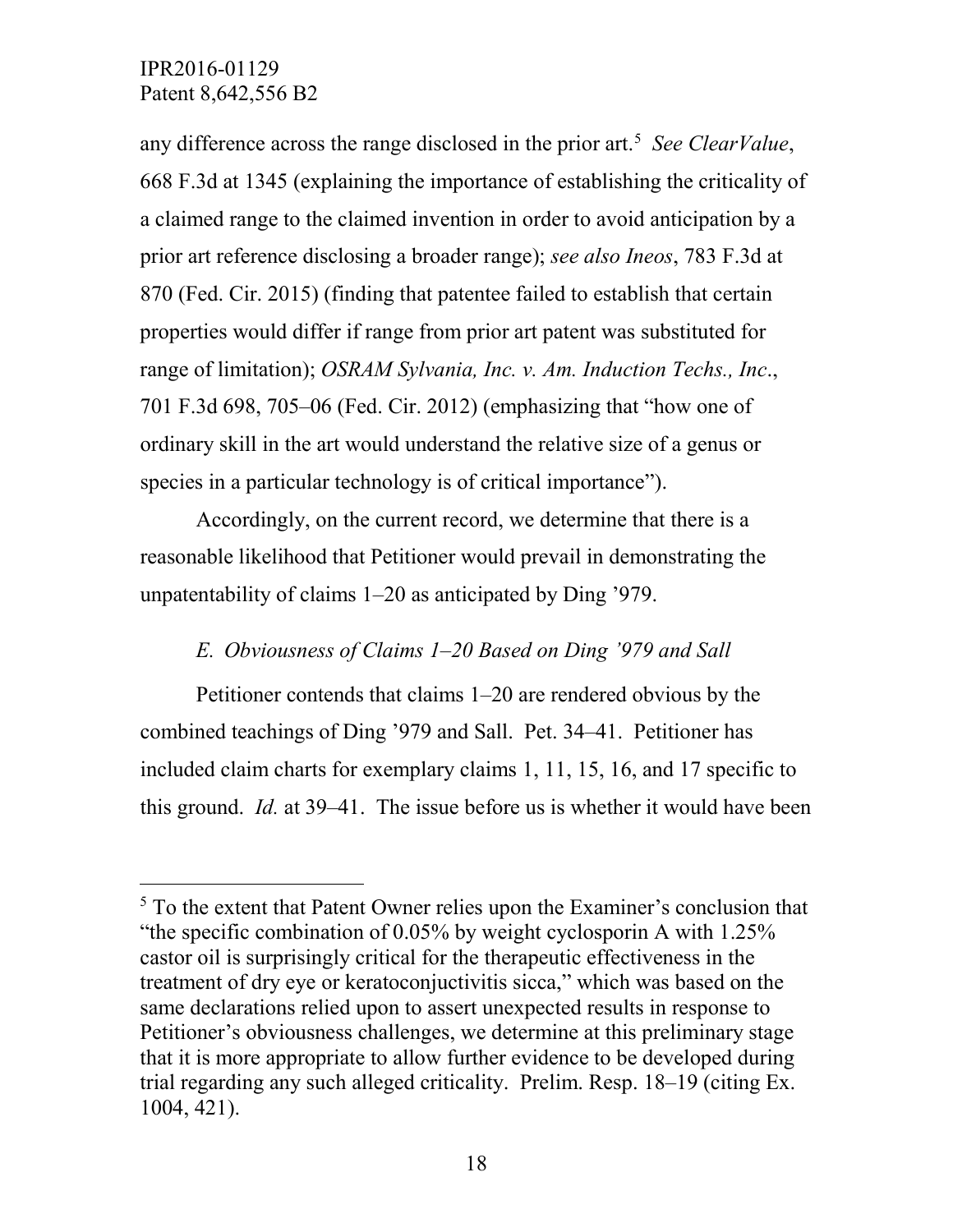obvious to use the particular concentrations of 0.05% CsA and 1.25% castor oil recited in the challenged claims.

As noted above, Ding '979 specifically identifies examples that include 0.05% CsA and 1.25% castor oil, albeit not as part of the same composition. Ex. 1006, 4:32–43. Petitioner contends, however, that "Sall also provides a strong rationale to deliver 0.05% CsA using the 1.25% castor oil vehicle taught by Ding '979 (Example 2C)." Pet. 35. Petitioner contends that Sall teaches that either the 0.05% or 0.10% CsA emulsion is therapeutically effective in increasing tear production and treating dry eye disease/KCS. *Id.* (citing Ex. 1007, 632; EX1002 ¶¶ 82, 120–121). Petitioner contends that Sall discloses that the vehicle used is the study reported in Sall (castor oil) "contributed to the overall improvements observed in all treatment groups in this study." *Id.* (citing Ex. 1007, 632, 638). Petitioner further contends that "[t]he 1.25% castor oil vehicle is the only vehicle from Ding '979 Example 2 for which both 0.05% and 0.10% CsA have a ratio of CsA-to-castor oil inside" Ding '979's "more preferred range of between 0.12 and 0.02 . . . and also within the ratio range found with each of the Example 1 emulsions  $(0.04-0.08)$ ." *Id.* (citing Ex. 1006, 3:17–20). Finally, Petitioner provides the following rationale for combining Ding '979 and Sall:

In light of Ding '979 and Sall, a person of ordinary skill in the art would have had a reasonable expectation that this emulsion would be effective in treating dry eye disease based on at least the success described by Sall: "Treatment with CsA, 0.05% or 0.1% gave significantly ( $P \le 0.05$ ) greater improvements than vehicle in two objective signs of dry eye disease." *Id.* at 631; EX1002, ¶116. As explained by Dr. Amiji, it would have been a routine matter for a skilled artisan to make and then confirm the efficacy of the emulsion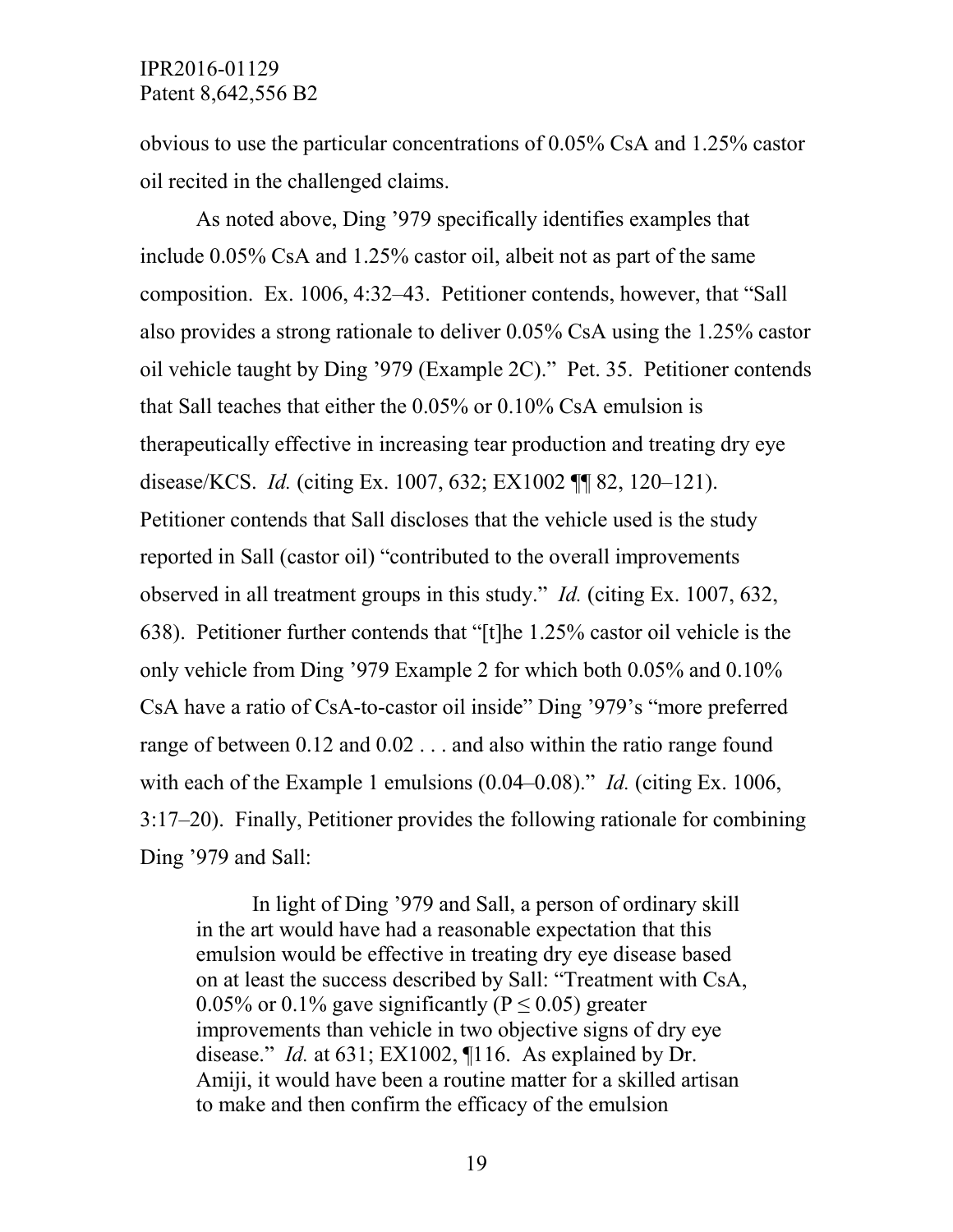comprising  $1.25\%$  castor oil and  $0.05\%$  CsA. EX1002,  $\P\P$  99, 114; EX1001, 14:65-67 ("These compositions are produced in accordance with well known techniques[.]").

*Id.* at 36.

Patent Owner argues in its preliminary response that this case is closely analogous to *Allergan, Inc. v. Sandoz Inc.*, 796 F.3d 1293, 1302 (Fed. Cir. 2015), in which the court addressed the obviousness of claims requiring specific amounts of about 0.01% bimatoprost and about 200 ppm benzalkonium chloride (BAK) over prior art that generally taught a formulation comprising  $0.001\%$ –1% bimatoprost and 0–1000 ppm BAK. Prelim. Resp. 29–33. We agree that the issues are similar. In *Allergan*, the court reiterated the framework for evaluating obviousness in the context of a claimed invention falling within a broader range disclosed in the prior art:

[W]here there is a range disclosed in the prior art, and the claimed invention falls within that range, a relevant inquiry is whether there would have been a motivation to select the claimed composition from the prior art ranges …. In those circumstances, "the burden of production falls upon the patentee to come forward with evidence that (1) the prior art taught away from the claimed invention; (2) there were new and unexpected results relative to the prior art; or (3) there are other pertinent secondary considerations."

796 F.3d at 1304–05 (quoting *Galderma Labs., L.P. v. Tolmar, Inc.*, 737 F.3d 731, 738 (Fed. Cir. 2013)).

Upon consideration of the arguments set forth in the Petition and Preliminary Responses, we conclude that Petitioner has shown a reasonable likelihood that a skilled artisan would have found it obvious to make the castor oil concentration in the emulsion to reach the claimed amount of 1.25% by balancing the need to minimize any undesirable effects associated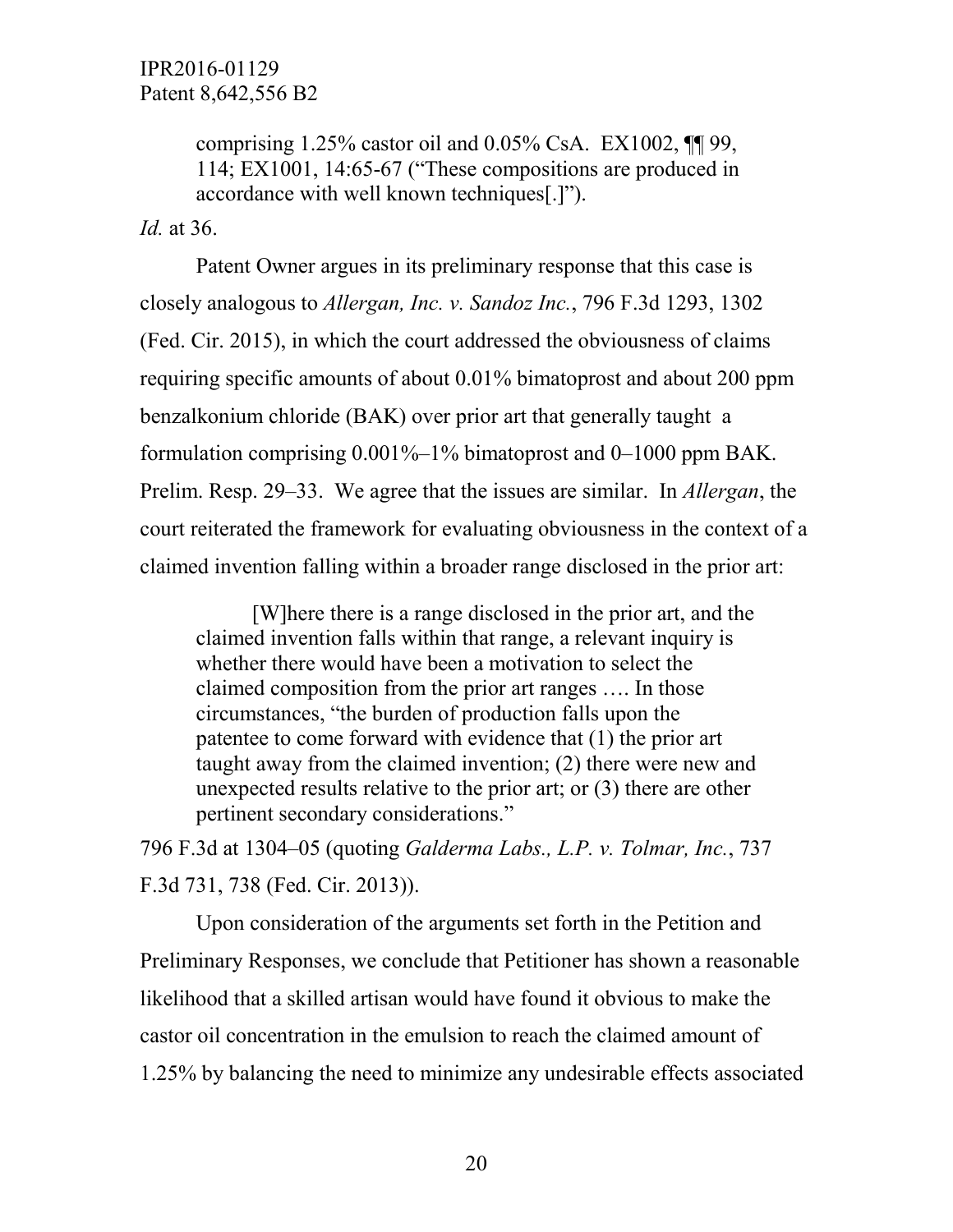with castor oil used at an excessive concentration with the desire to take advantage of the "substantial palliative benefits" of castor oil for the treatment of dry eye. Pet. 36; Ex. 1007, 638. *See In re Peterson*, 315 F.3d 1325, 1330 (Fed. Cir. 2003) ("The normal desire of scientists or artisans to improve upon what is already generally known provides the motivation to determine where in a disclosed set of percentage ranges is the optimum combination of percentages."); *In re Boesch*, 617 F.2d 272, 276 (CCPA 1980) ("[D]iscovery of an optimum value of a result effective variable in a known process is ordinarily within the skill of the art." (citations omitted)).

Petitioner's evidence of obviousness, in accordance with *Allergan*, shifts the burden of production to Patent Owner to come forward with evidence of teaching away, unexpected results, or other secondary considerations. As evidence of unexpected results, Patent Owner points to data presented as part of the Declarations of Dr. Rhett Schiffman and Dr. Mayssa Attar, which were submitted during prosecution. Prelim Resp. 14−17, 37−38. Patent Owner asserts that these data "show[ed] that the claimed emulsions . . . performed better than the Ding '979 emulsions containing 0.05% cyclosporin/0.625% castor oil, and at least as well as the Ding '979 emulsions containing 0.1% cyclosporin/1.25% castor oil, despite PK data that predicted the opposite should have been true." *Id.* at 37. We have considered the declarations submitted during prosecution, but note that neither Dr. Schiffman nor Dr. Attar has yet been subject to cross-examination in this proceeding.<sup>[6](#page-20-0)</sup> At this preliminary stage, we determine

<span id="page-20-0"></span> <sup>6</sup> Routine discovery in an *inter partes* review includes "the deposition of witnesses submitting affidavits or declarations." *See* 35 U.S.C.  $§ 316(a)(5)(A).$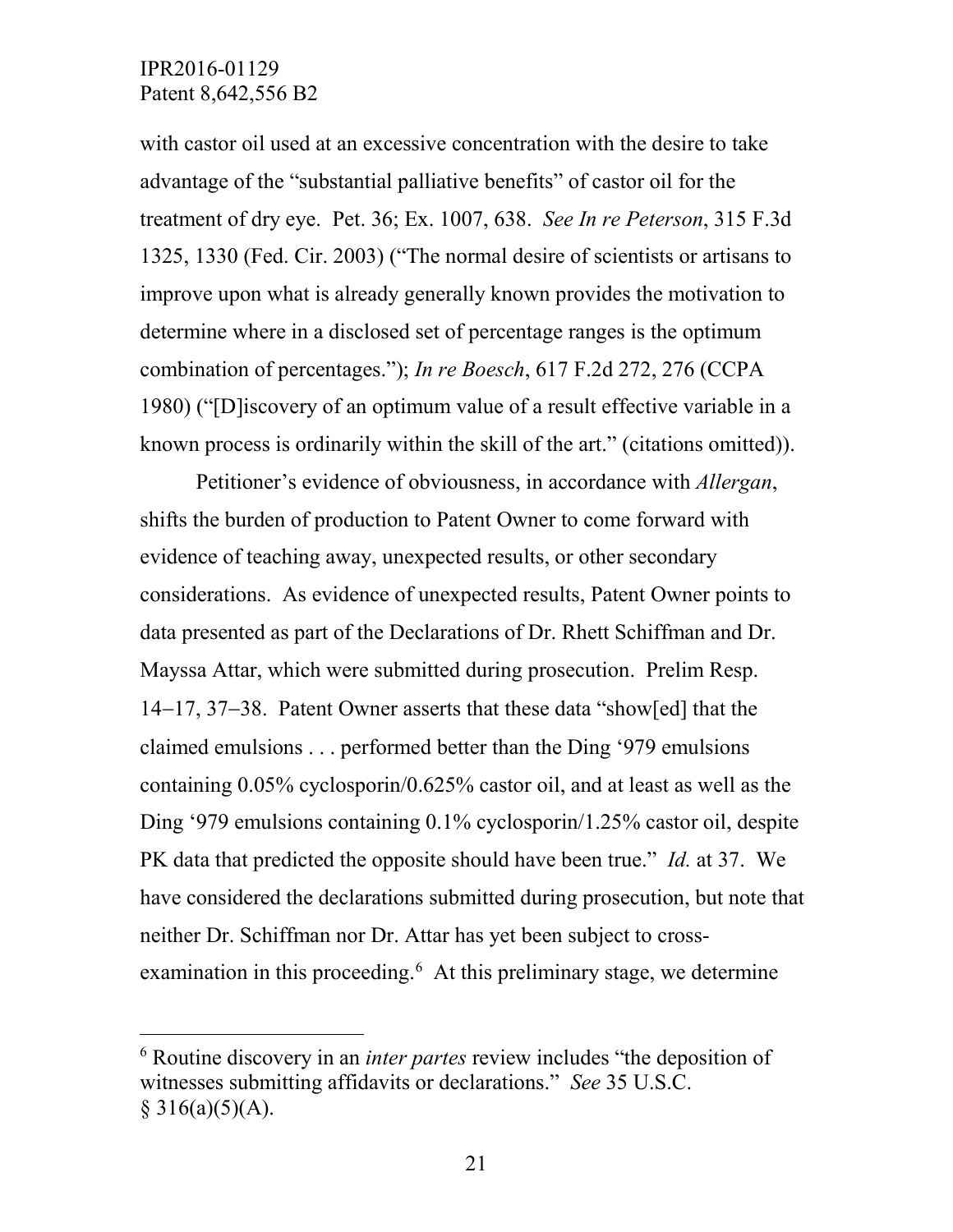that it is more appropriate to allow further evidence regarding any alleged unexpected results or other secondary considerations to be developed during trial.

Thus, based on the arguments presented and evidence of record, we determine that Petitioner has demonstrated a reasonable likelihood that claims 1–20 are obvious over the teachings of Ding '979 and Sall.

## *F. Obviousness of Claims 14 and 19 Based on Ding '979, Sall, and Glonek*

Petitioner asserts that claims 14 and 19 are unpatentable as obvious over Ding '979, Sall, and Glonek. Pet. 41–43. Patent Owner opposes for the same reasons stated with respect to claims 1, 13, and 15 above. Prelim. Resp. 38. We incorporate here our findings and discussion above regarding the teachings of Ding '979 and Sall.

Claim 14 recites a topical ophthalmic emulsion with the same ingredients as claim 1, and further recites that the emulsion "breaks down more quickly in the eye of a human . . . thereby reducing vision distortion" as compared to a second emulsion with only half as much castor oil. Claim 19 depends from claim 14, and recites that "when the first topical ophthalmic emulsion is administered to an eye of a human . . . , the blood of the human has substantially no detectable concentration of cyclosporin A."

Petitioner asserts "Glonek discloses oil-in-water emulsions for the treatment of dry eye which are formulated so as 'blurred vision is reduced or eliminated and the residence time of tear film on the eye is prolonged." Pet. 42 (citing Ex. 1009, 3:3–7; Ex. 1002 ¶ 132). Petitioner also relies upon Glonek's teaching that "an emulsion over the surface of the eye is expected to cause blurring" wherein "[t]he duration of the blurring is dependent upon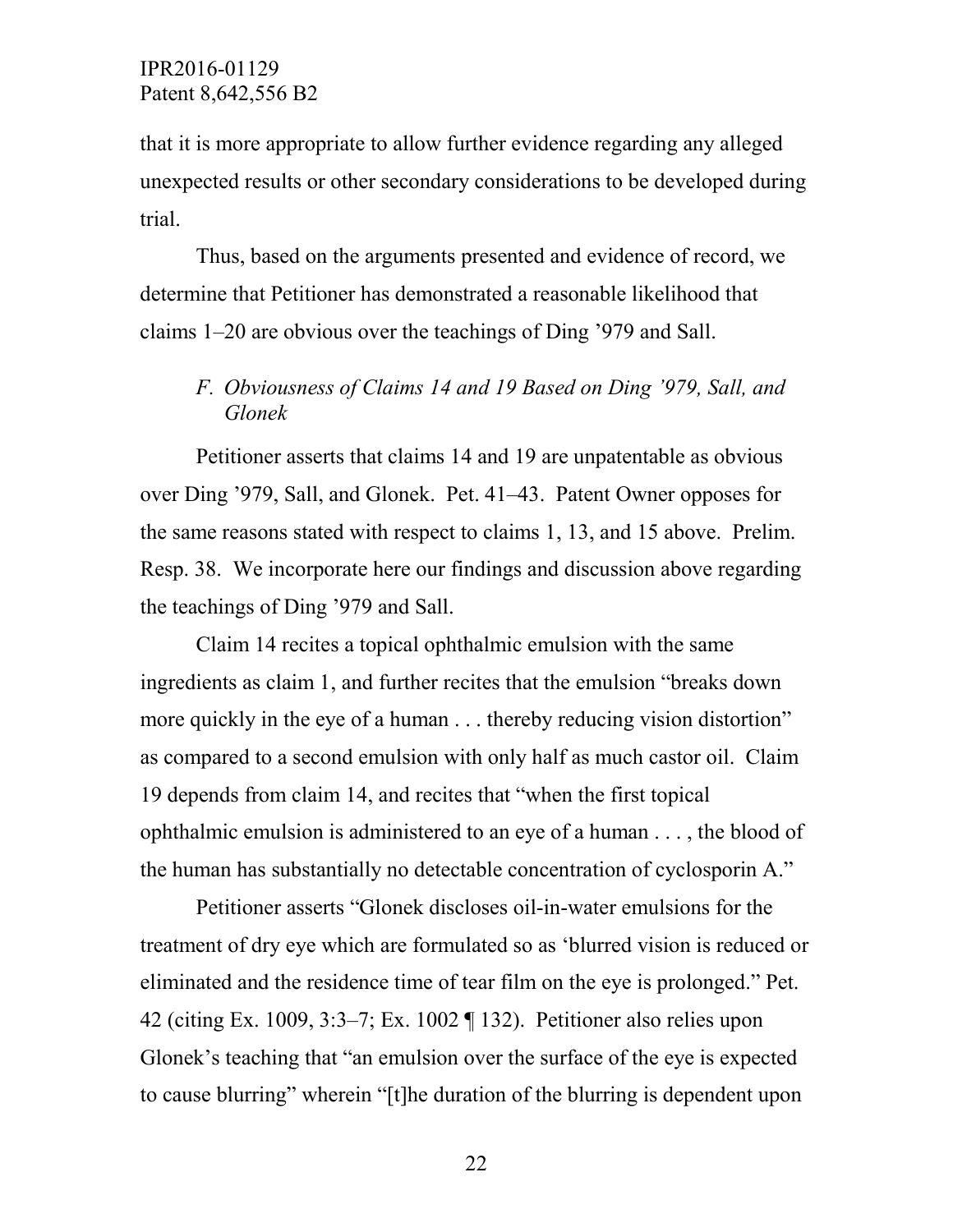the time required for the emulsion to differentiate and form separate layers," and that "it is preferred that the emulsion be stable for long term storage, but *rapidly differentiate in the eye*." *Id.* (citing Ex. 1009, 6:37–40, 6:48–50) (emphasis by Petitioner).

Based on these teachings of Glonek, Petitioner contends that "a skilled artisan would have reasonably expected a 1.25% castor oil emulsion to break down faster than a 0.625% castor oil emulsion because of the increased instability from the higher oil concentration, and that the faster differentiation would result in a reduction of blurring." *Id.* (citing Ex. 1002 ¶¶ 132–135). Petitioner further contends that "one would not expect the 0.05% CsA / 1.25% castor oil formulation to cause undue blurring because it is within the preferred ranges disclosed by Ding and because other prior art ophthalmic emulsions comprising castor oil in amounts up to 2% did not cause blurring." *Id.* (citing Ex. 1002 ¶58; Ex. 1017, 2032). With respect to claim 19, Petitioner relies upon Sall's teachings as discussed above. *Id.* at 42–43.

Based on the arguments presented and evidence of record, we determine that Petitioner has demonstrated a reasonable likelihood that claims 14 and 19 are obvious over the teachings of Ding '979, Sall, and Glonek.

# *G. Obviousness of Claims 11, 18, and 20 Based on Ding '979, Sall, and Acheampong*

Petitioner asserts that claims 11, 18, and 20 are unpatentable as obvious over Ding '979, Sall, and Acheampong. Pet. 43–44. Patent Owner opposes for the same reasons stated with respect to claims 1, 13, and 15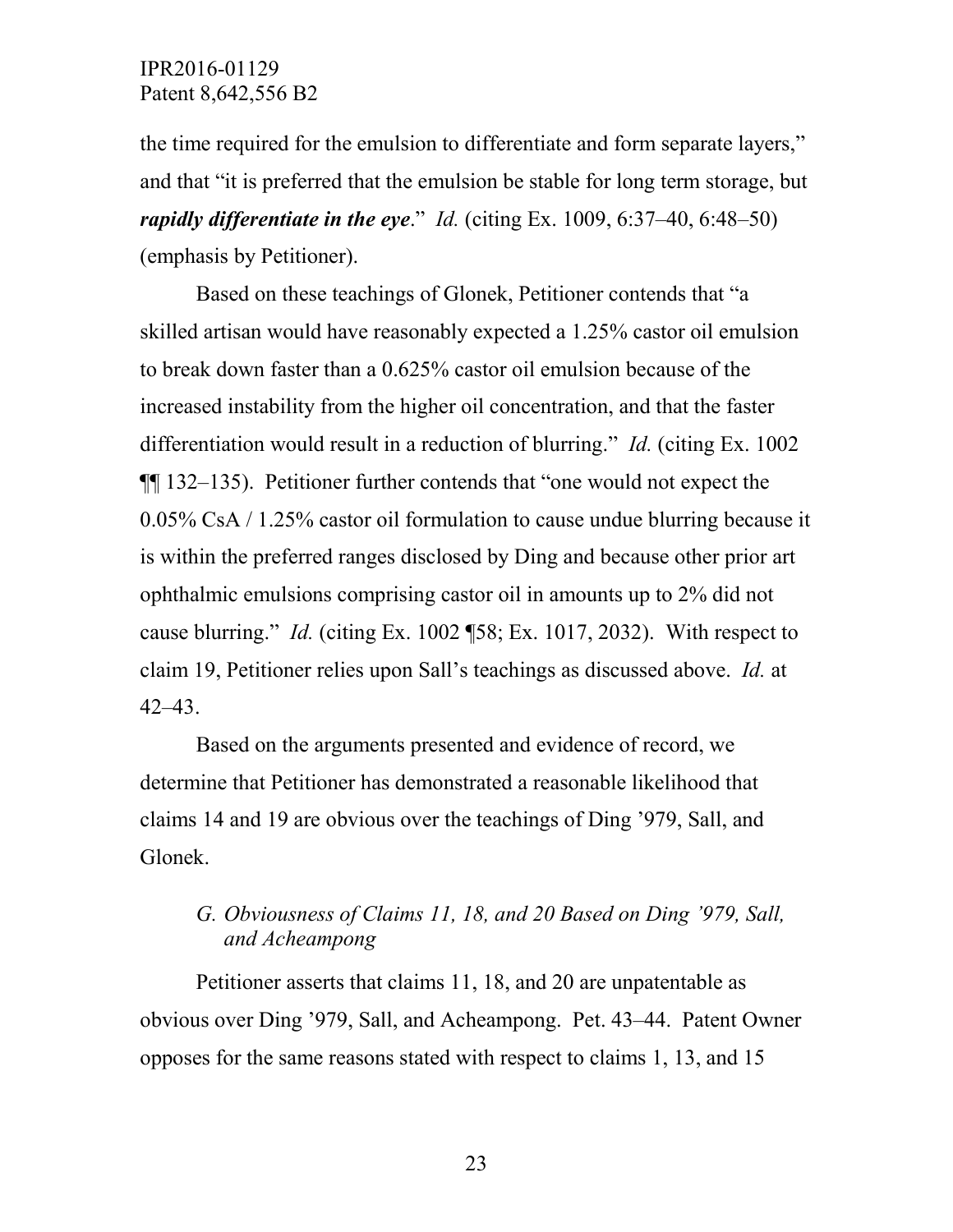above. Prelim. Resp. 39. We incorporate here our findings and discussion above regarding the teachings of Ding '979, Sall, and Glonek.

Claims 11, 18, and 20 depend from independent claims 1, 13, and 15respectively and further recite that "when the first topical ophthalmic emulsion is administered to an eye of a human . . . , the blood of the human has substantially no detectable concentration of cyclosporin A." Petitioner asserts that Acheampong teaches that an emulsion with 0.05% CsA resulted in no detectable CsA in the blood, even at the maximum time point. Pet. 44 (citing Ex. 1008, 1002, 1004 (Table 1); Ex. 1002 ¶¶ 139–140). Petitioner asserts that Acheampong adds to Sall's teaching, and would provide a skilled artisan with a reasonable expectation of success that when the 0.05% CsA-in-castor oil emulsion is administered to the eye there is "substantially no detectable concentration of cyclosporin A" in the blood. *Id.* 

Based on the arguments presented and evidence of record, we determine that Petitioner has demonstrated a reasonable likelihood that claims 11, 18, and 20 are obvious over the teachings of Ding '979, Sall, and Acheampong.

# *H. Obviousness of Claim 19 Based on Ding '979, Sall, Glonek, and Acheampong*

Petitioner asserts that claim 19 is unpatentable as obvious over Ding '979, Sall, Glonek, and Acheampong. Pet. 45. Patent Owner opposes for the same reasons stated with respect to claims 1, 13, and 15 above. Prelim. Resp. 39. We incorporate here our findings and discussion above regarding the teachings of Ding '979, Sall, Glonek, and Acheampong.

Based on the arguments presented and evidence of record, we determine that Petitioner has demonstrated a reasonable likelihood that claim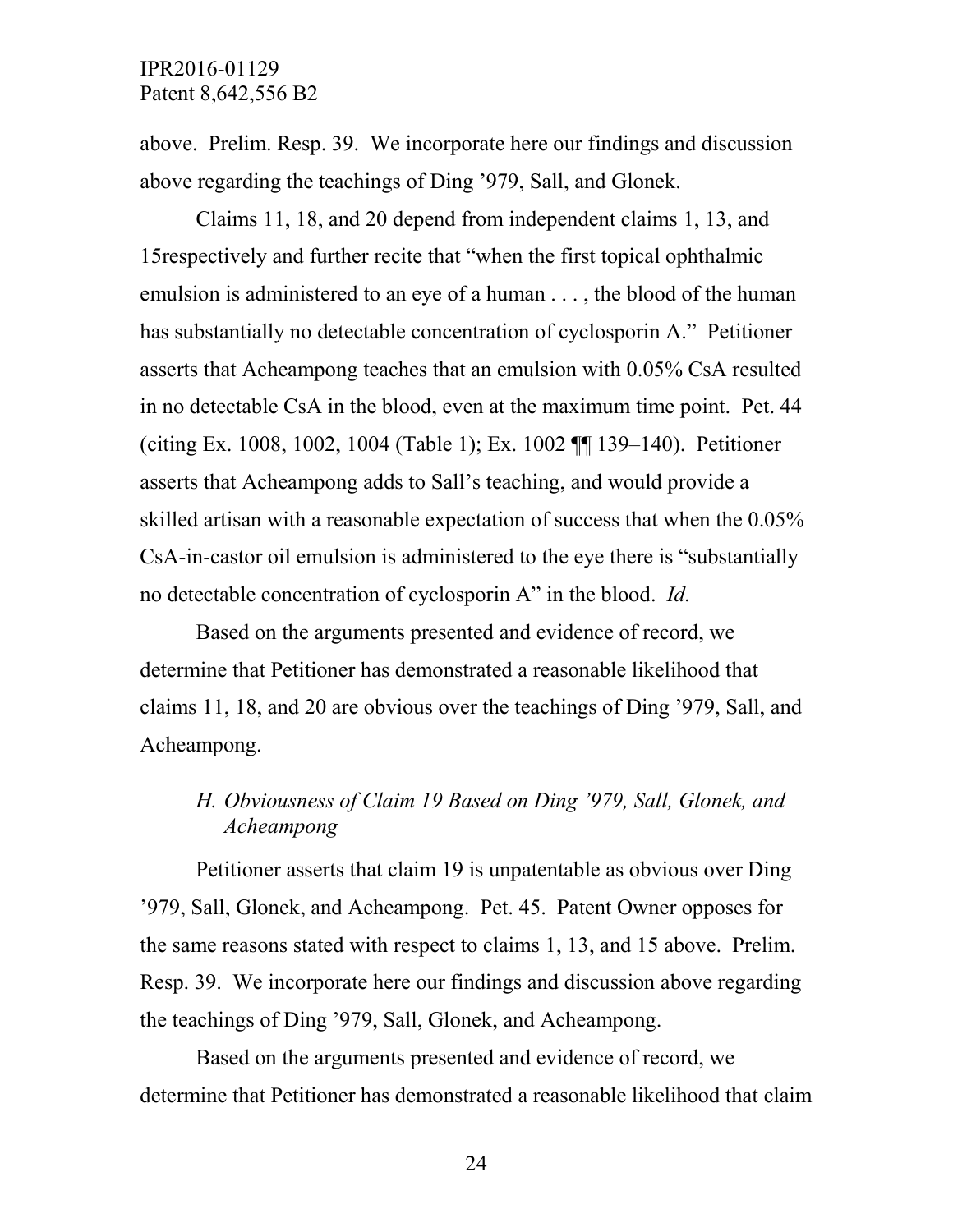19 is obvious over the teachings of Ding '979, Sall, Glonek, and Acheampong.

#### III. CONCLUSION

For the foregoing reasons, we determine that Petitioner has demonstrated that the information presented in the Petition and in the Preliminary Response shows that there is a reasonable likelihood that Petitioner would prevail in proving the unpatentability of claims 1–20 of the '556 patent for anticipation and obviousness.

At this stage of the proceeding, the Board has not made a final determination as to the patentability of any challenged claim or any underlying factual and legal issues. Thus, our view with regard to any conclusion reached in the foregoing could change upon consideration of Patent Owner's merits response and upon completion of the current record.

IV. ORDER

Accordingly, it is:

ORDERED that, pursuant to 35 U.S.C. § 314(a), an *inter partes* review is hereby instituted as to claims 1–20 of U.S. Patent No. 8,642,556 B2 based on the following grounds of unpatentability:

A. Claims 1–20 under 35 U.S.C. § 102(b) as anticipated by Ding '979,

B. Claims 1–20 under 35 U.S.C. § 103(a) as obvious over Ding '979 and Sall,

C. Claims 14 and 19 under 35 U.S.C. § 103(a) as obvious over Ding '979, Sall, and Glonek,

D. Claims 11, 18, and 20 under 35 U.S.C. § 103(a) as obvious over Ding '979, Sall, and Acheampong,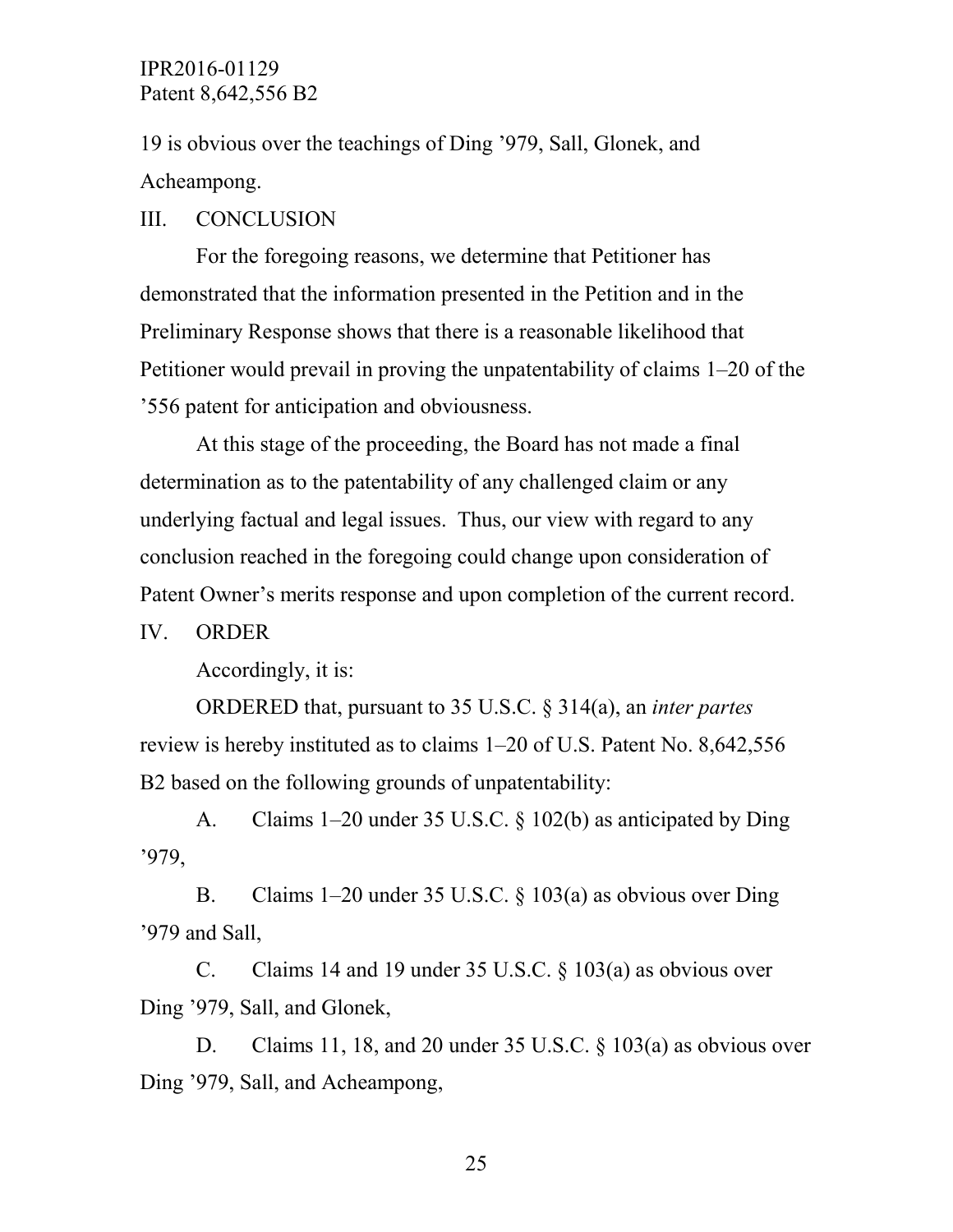E. Claim 19 under 35 U.S.C. § 103(a) as obvious over Ding '979, Sall, Glonek, and Acheampong;

FURTHER ORDERED that *inter partes* review commences on the entry date of this Order, and pursuant to 35 U.S.C. § 314(c) and 37 C.F.R. § 42.4, notice is hereby given of the institution of a trial; and

FURTHER ORDERED that the trial is limited to the grounds of unpatentability listed above, and no other grounds of unpatentability are authorized for *inter partes* review.